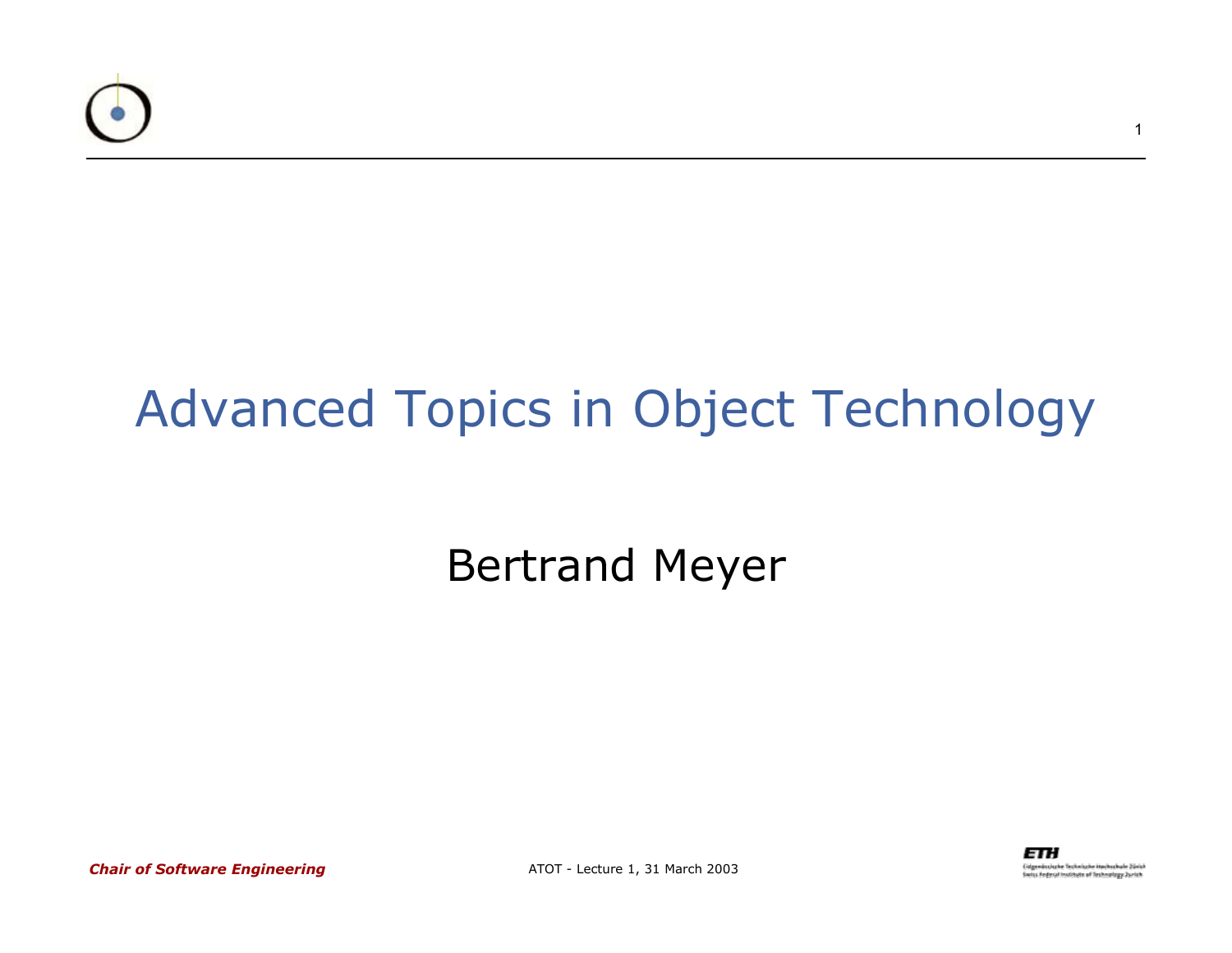

- Chair of Software Engineering:
	- <u>http://se.inf.ethz.ch</u>
- Course assistant:
	- **Karine Arnout**
	- http://se.inf.ethz.ch/people/arnout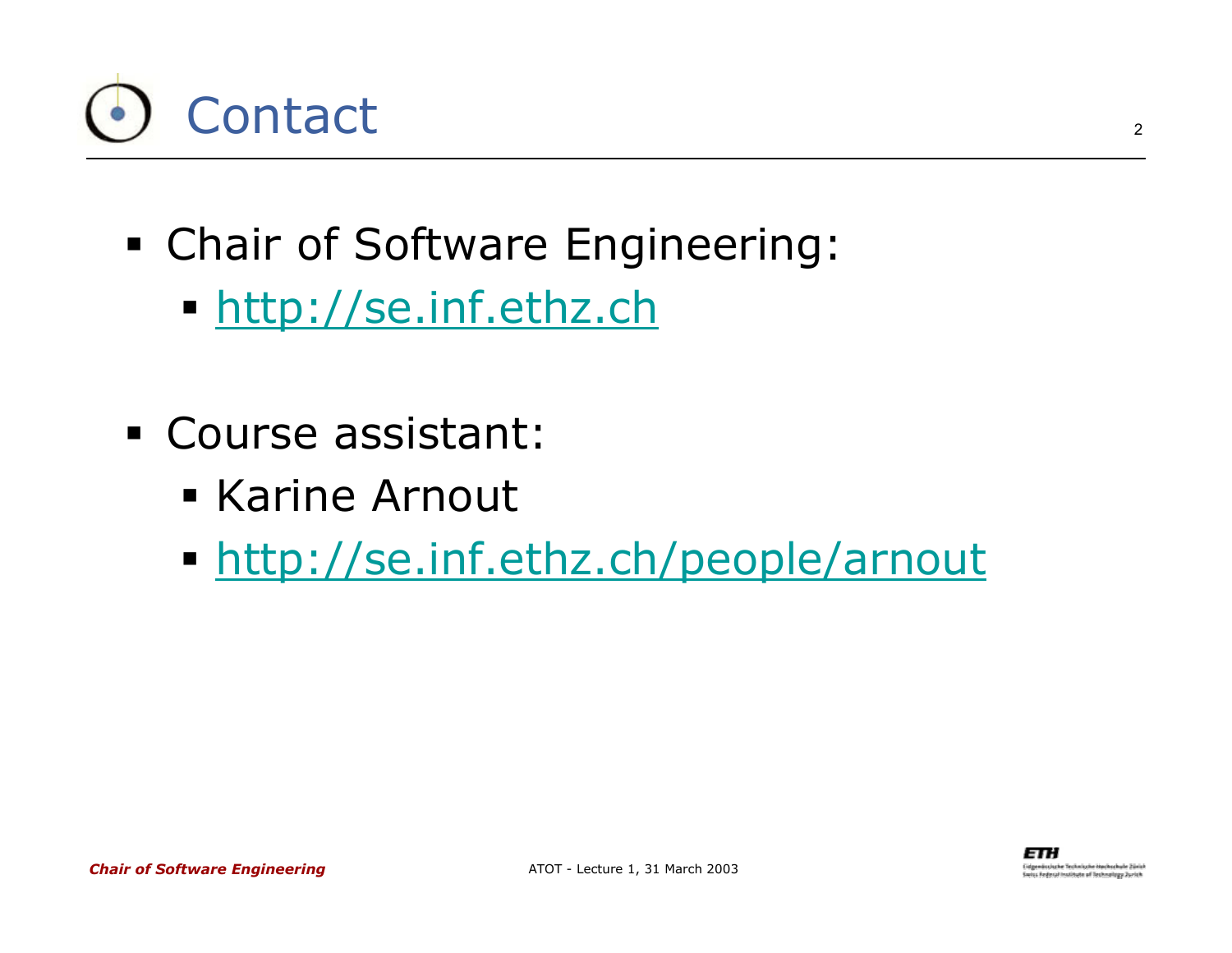

### Lecture 1:

### Introduction, Quality issues, Lifecycle

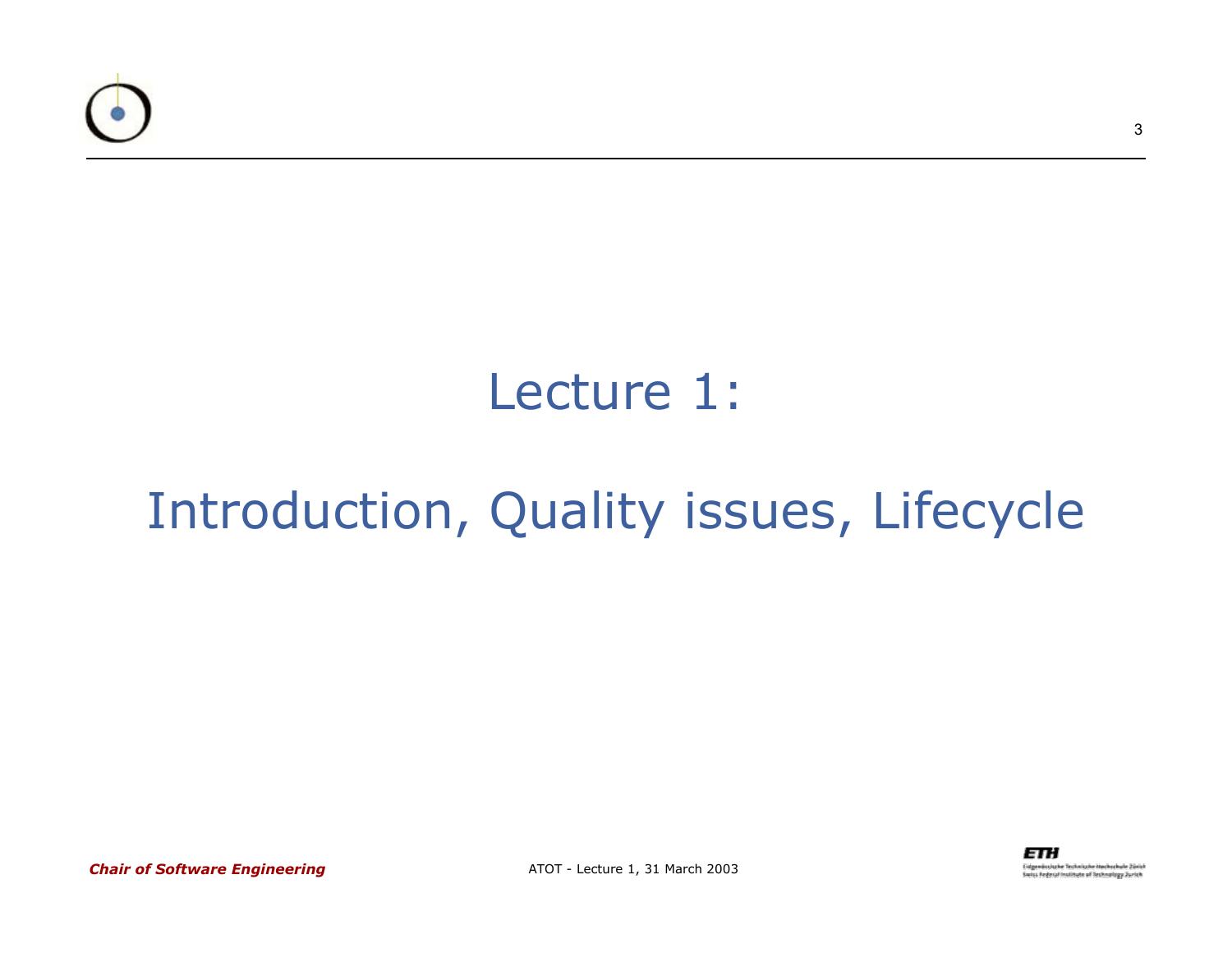

- **EXECUTE: Introduction**
- **•** Quality issues
- **E** Lifecycle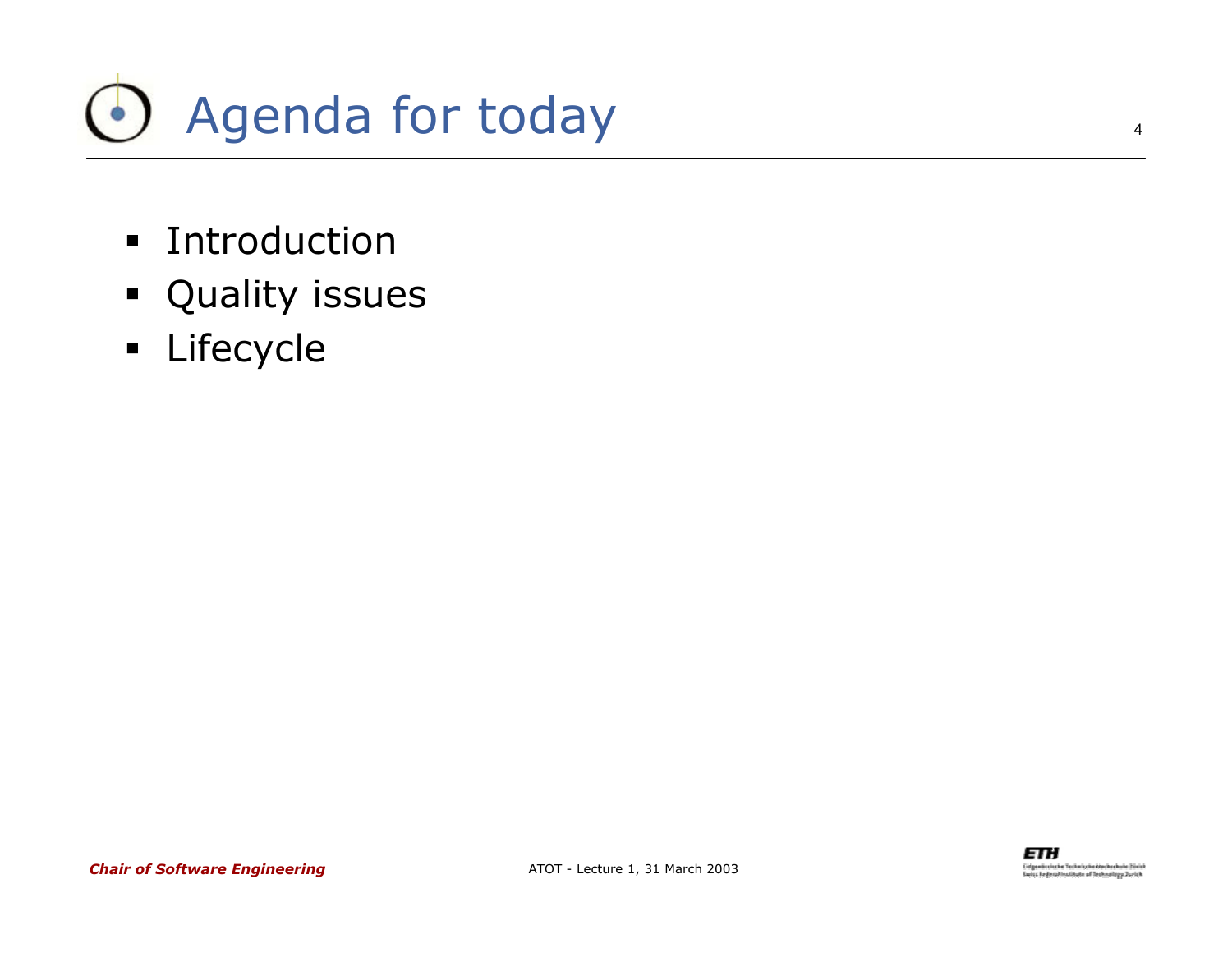

#### **Exercise 1** Introduction

- $\mathcal{L}_{\mathcal{A}}$ Quality issues
- **ELifecycle**

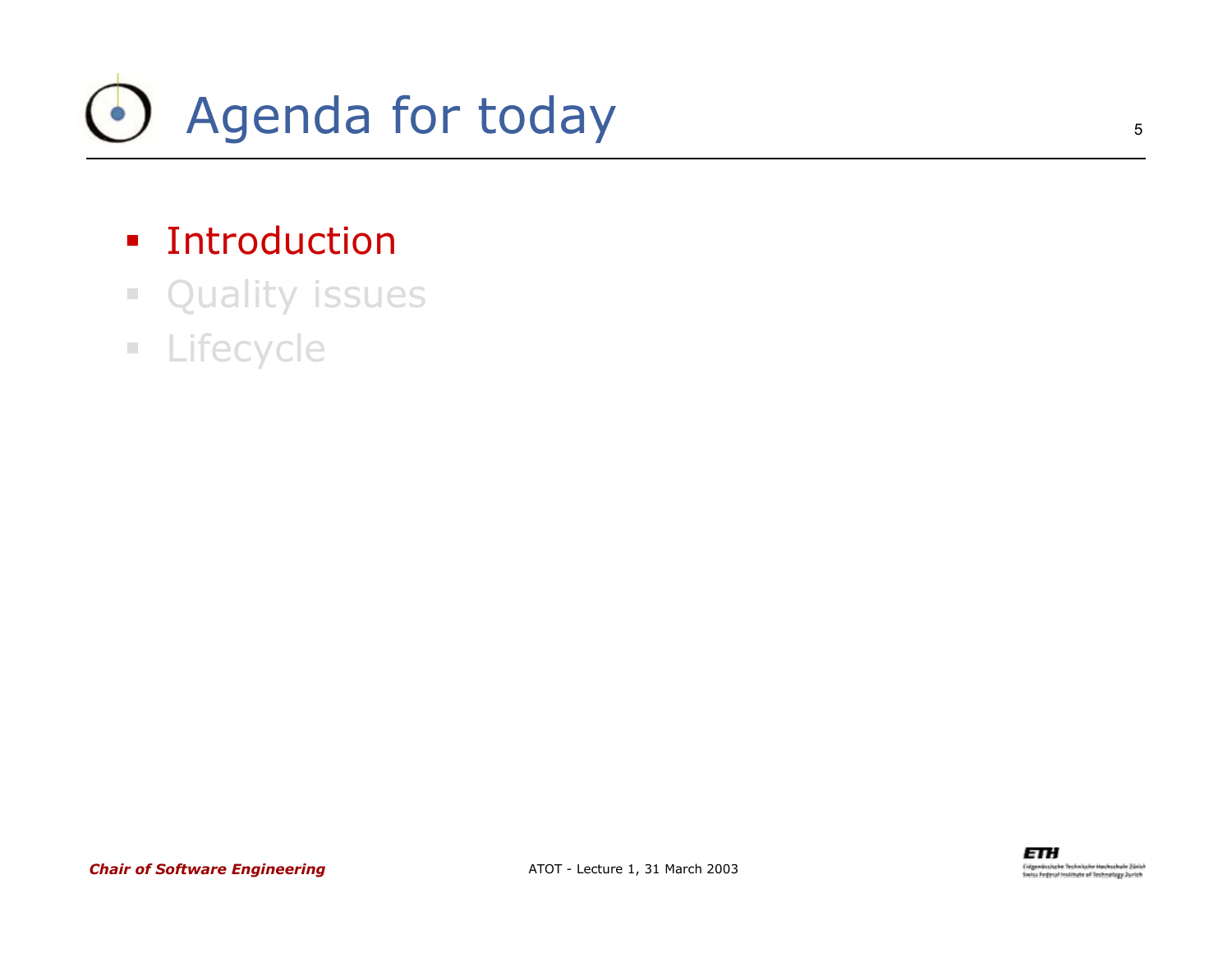

- **Course objectives**
- **Topics**
- **Technologies**
- $\blacksquare$ Guest lectures
- Textbook
- **Grading**
- **•** Practical setup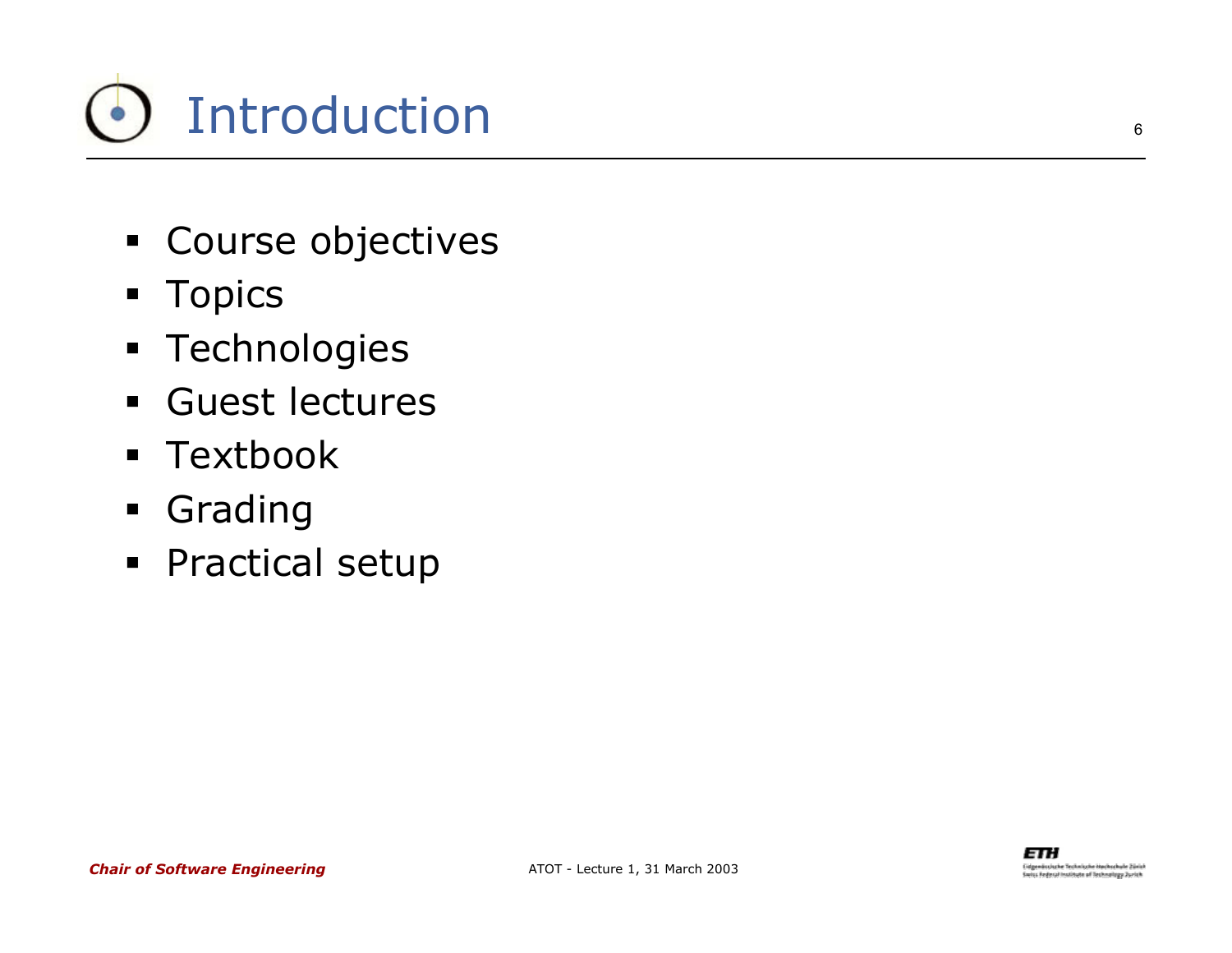# Course objectives

- Provide you with solid knowledge of:
	- Object technology principles and methods
	- **The practice of object-oriented analysis, design** and implementation
	- **Some open issues**
	- **Some recent developments**
	- **Two specific technologies**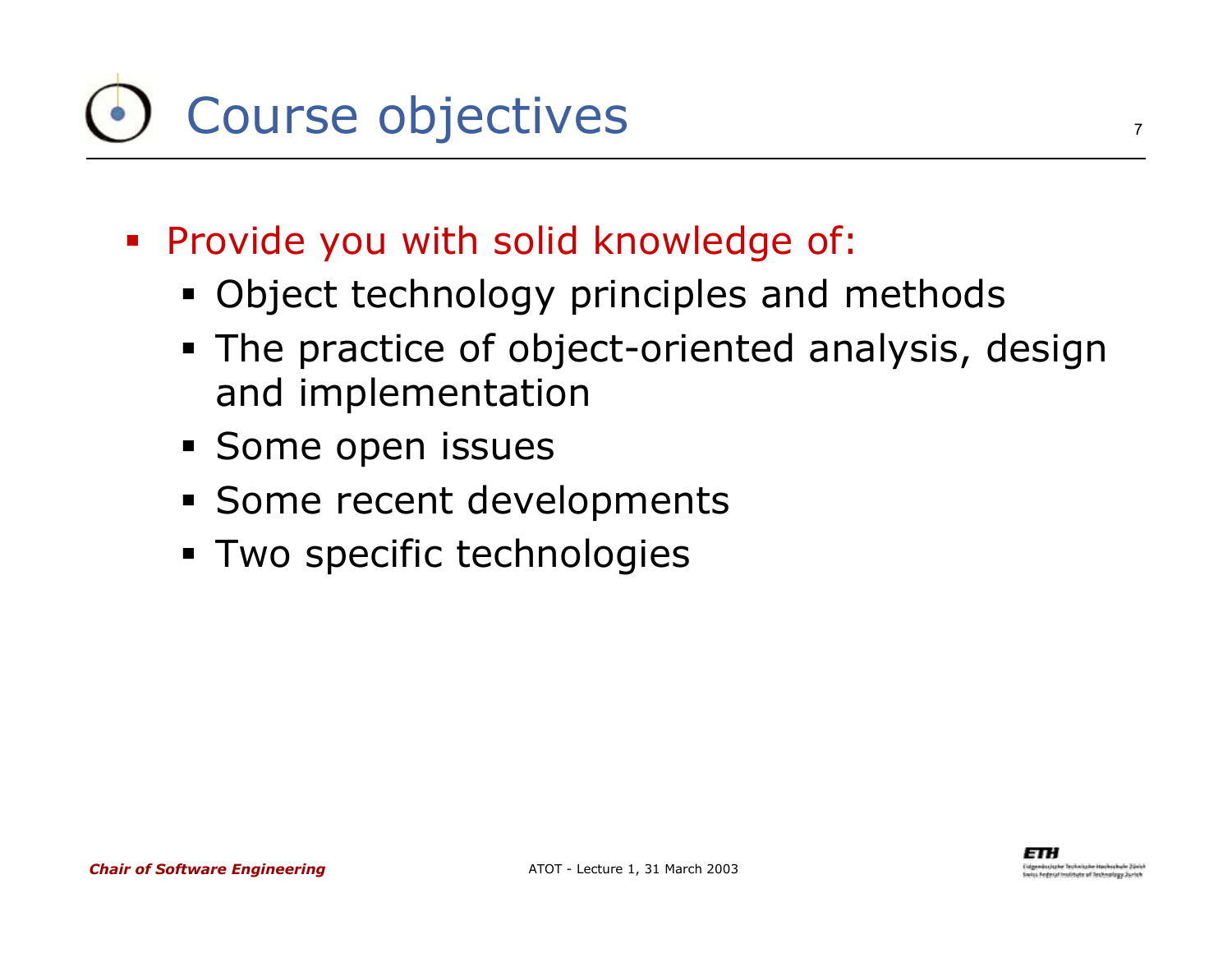

- **•** Quality issues
- **Lifecycle**
- Abstract Data Types
- Object model choices
- **EXTENCE Inheritance techniques**
- $\blacksquare$ Design patterns
- Concurrent object-oriented computation
- E Language mechanisms
- Persistence and O-O database
- Project management
- E Genericity, typing issues, covariance

…

L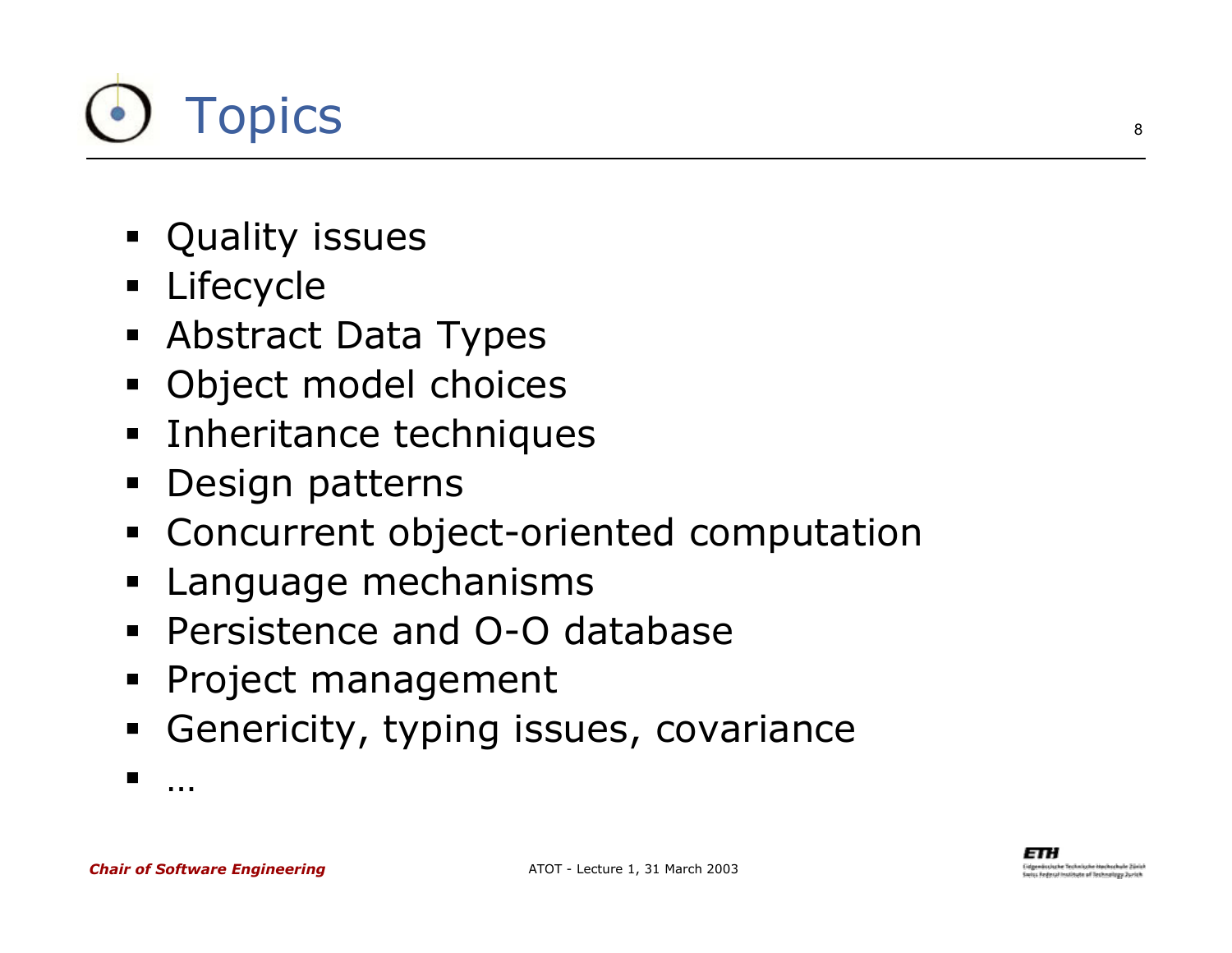

- Eiffel
- $\blacksquare$ .NET

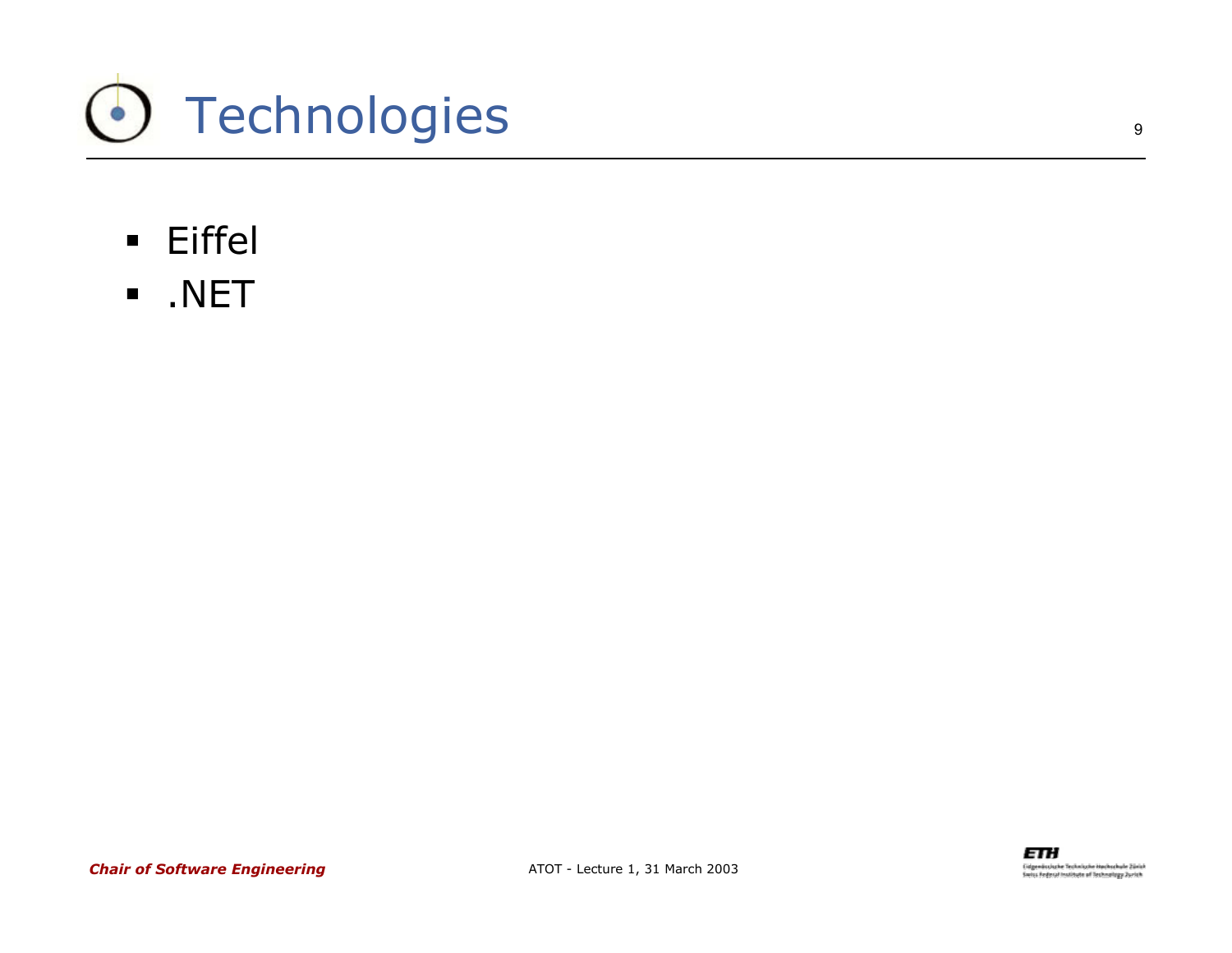## Guest lectures (tentative)

- Philippe Lahire, University of Nice (France):
	- Aspect-Oriented Programming (16 April 2003)

- **ETH** assistants
	- **Karine Arnout**

…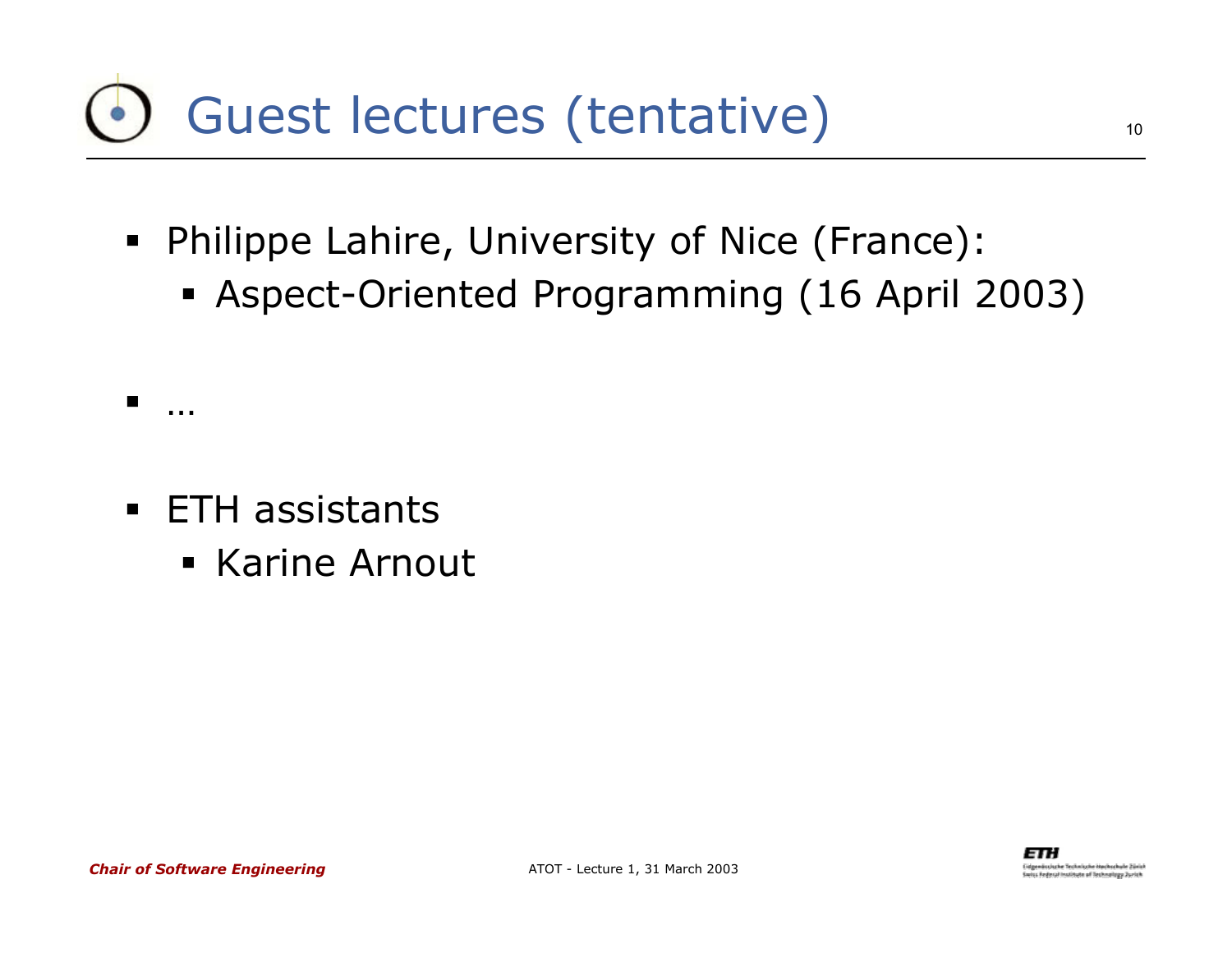# **Textbook**

- Bertrand Meyer: *Object-Oriented Software Construction, 2nd edition*. Prentice Hall, 1997.
	- Available from Ruth Bürkli, RZ-F8
	- Price: CHF 81.00
- Recommended:
	- Erich Gamma et al.: *Design Patterns*. Addison-Wesley, 1995.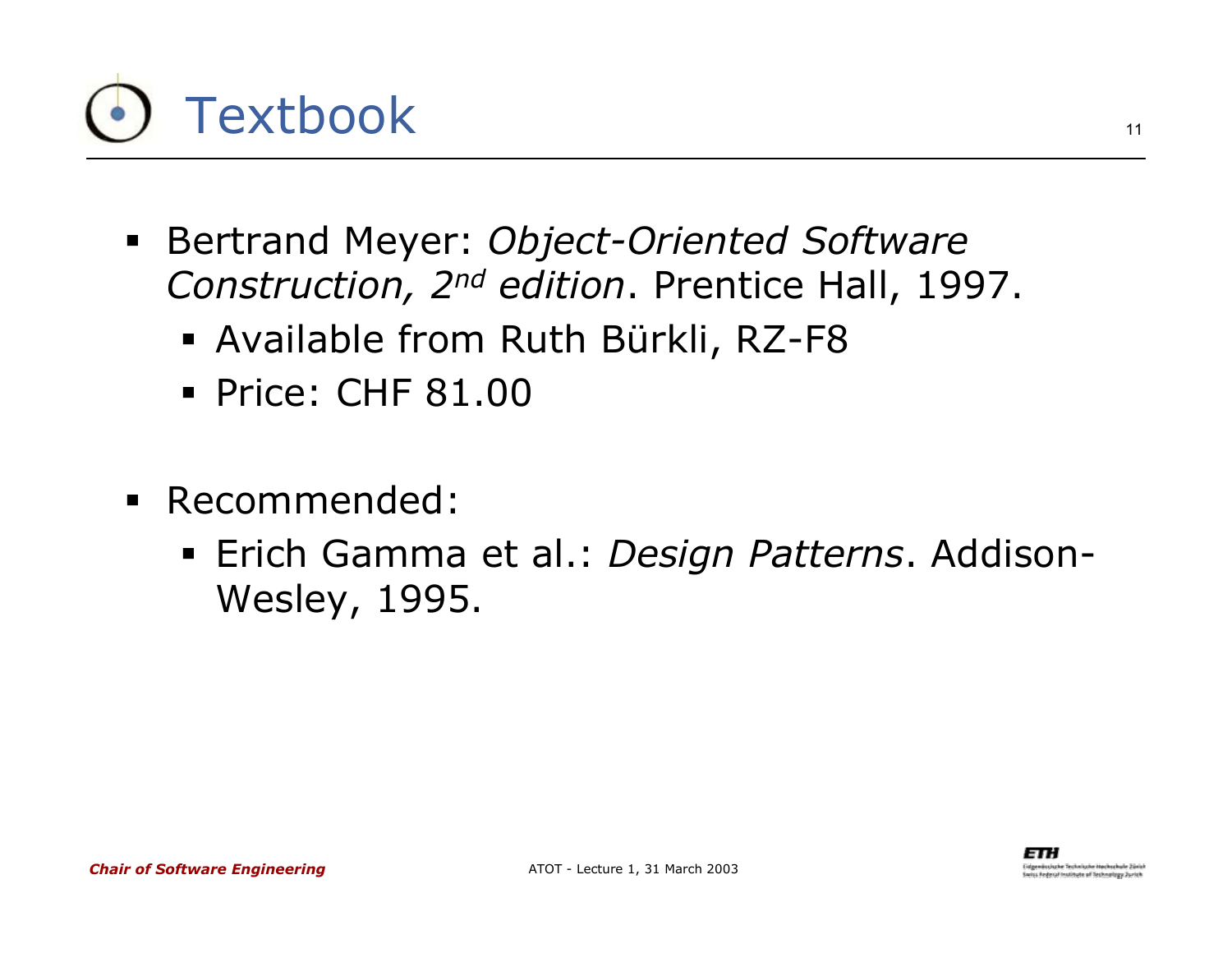# Grading

- Exam (2h): 40% 2 July 2003
- Project: 60%
	- Development of a "Pattern Wizard"
	- Deadline: 18 June 2003

| <b>B</b> New Pattern Implementation<br>ہ ار ۔                     |                    |
|-------------------------------------------------------------------|--------------------|
| Choose Pattern                                                    |                    |
| Pattern type:<br><b>Abstract Factory</b>                          |                    |
| Identification<br>Abstract factory:                               |                    |
| Cluster:                                                          |                    |
| root_cluster                                                      |                    |
| Properties<br>Generate factory<br>Generate product<br>sub-classes |                    |
| Concrete factories:                                               | Concrete products: |
|                                                                   |                    |
| Clear<br>Add                                                      | Clear<br>Add       |
|                                                                   | Cancel<br>Create   |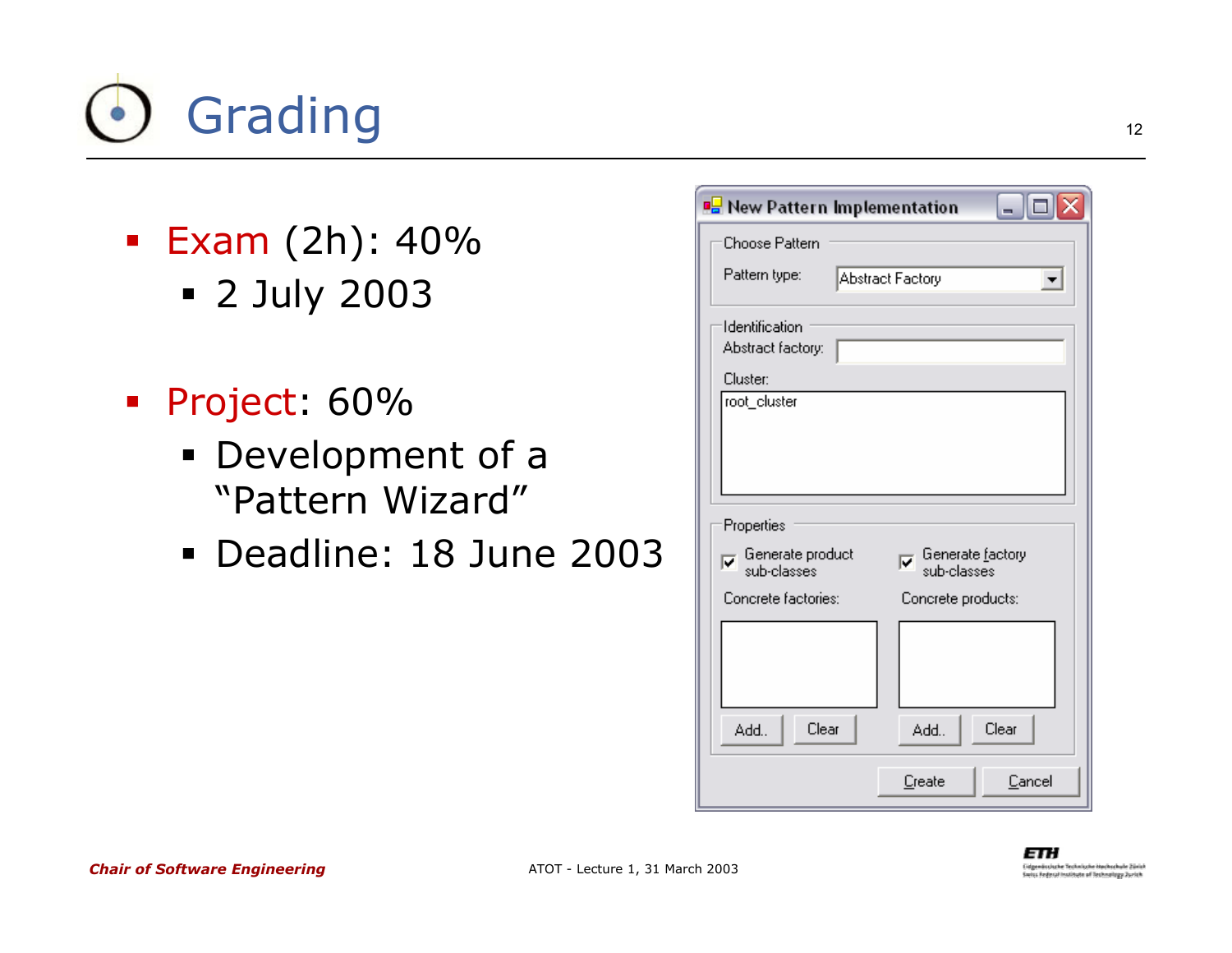

- Course page:
	- $\blacksquare$ http://se.inf.ethz.ch/teaching/ss2003/atot\_ss2003.html
- **Slides:** 
	- $\blacksquare$ http://se.inf.ethz.ch/teaching/ss2003/atot\_ss2003.html#slides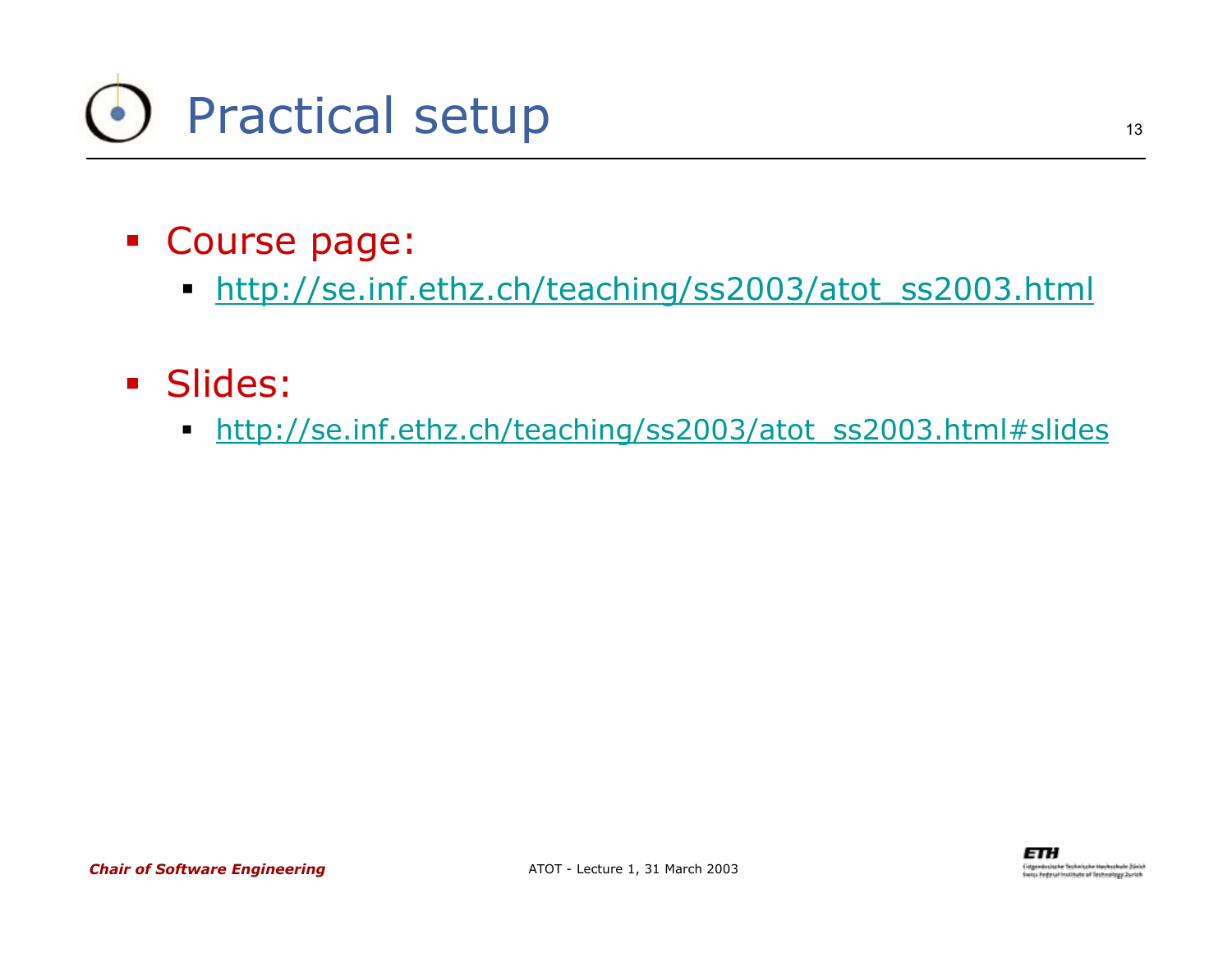- Please send an email:
	- To: atot-course@se.inf.ethz.ch
	- Subject: ATOT course participant
	- Content:
		- Your name
		- Preferred email address
		- Status
			- Diplom student (semester), Ph.D. student, other.
		- Taking the course for credit or not.
	- Attach a picture (JPEG, GIF, PNG) if you wish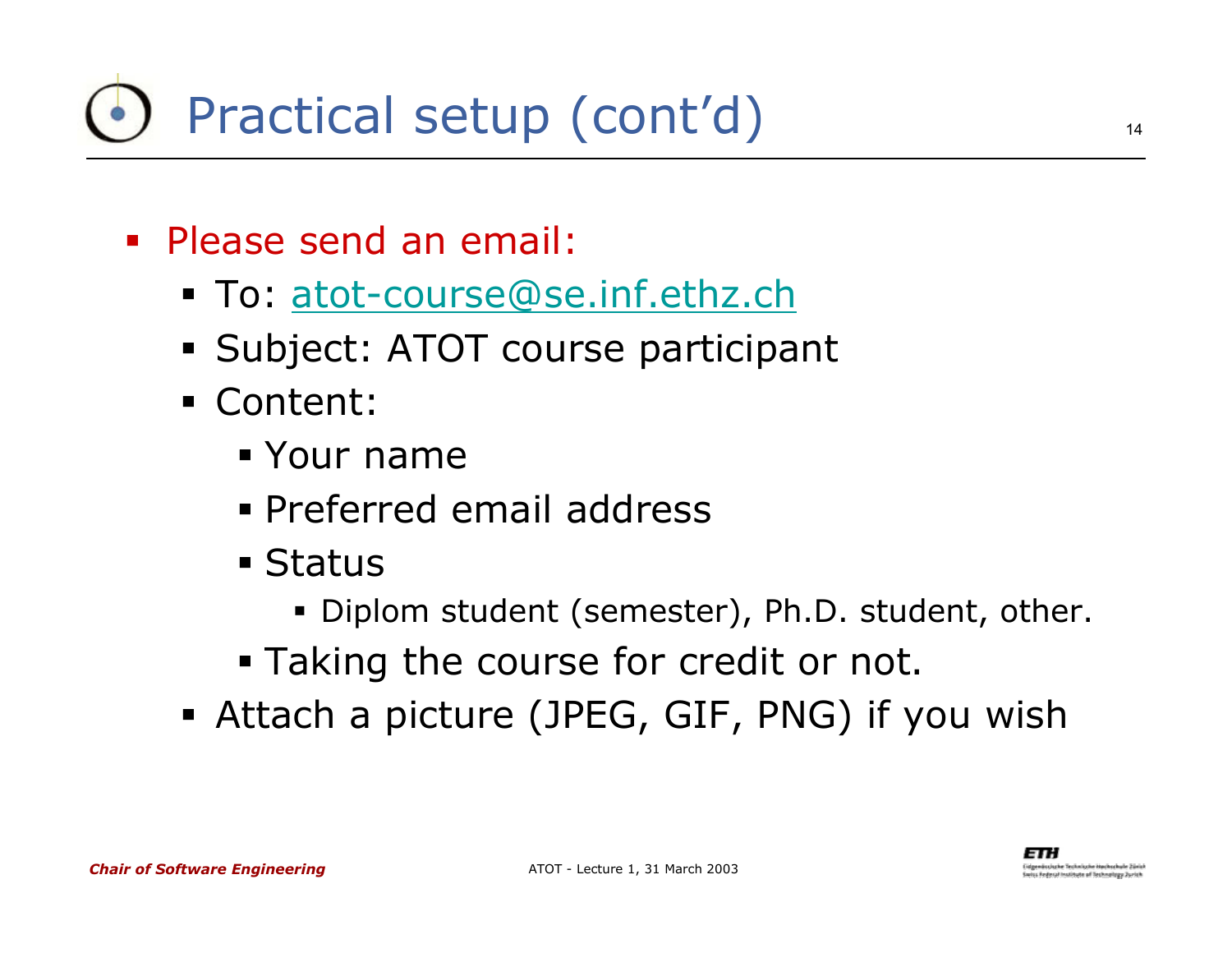## Practical setup (cont'd)

- If any questions / problems, contact:
	- **Karine Arnout**
	- http://se.inf.ethz.ch/people/arnout
	- Office: RZ-F7
	- Phone: 01 632 47 23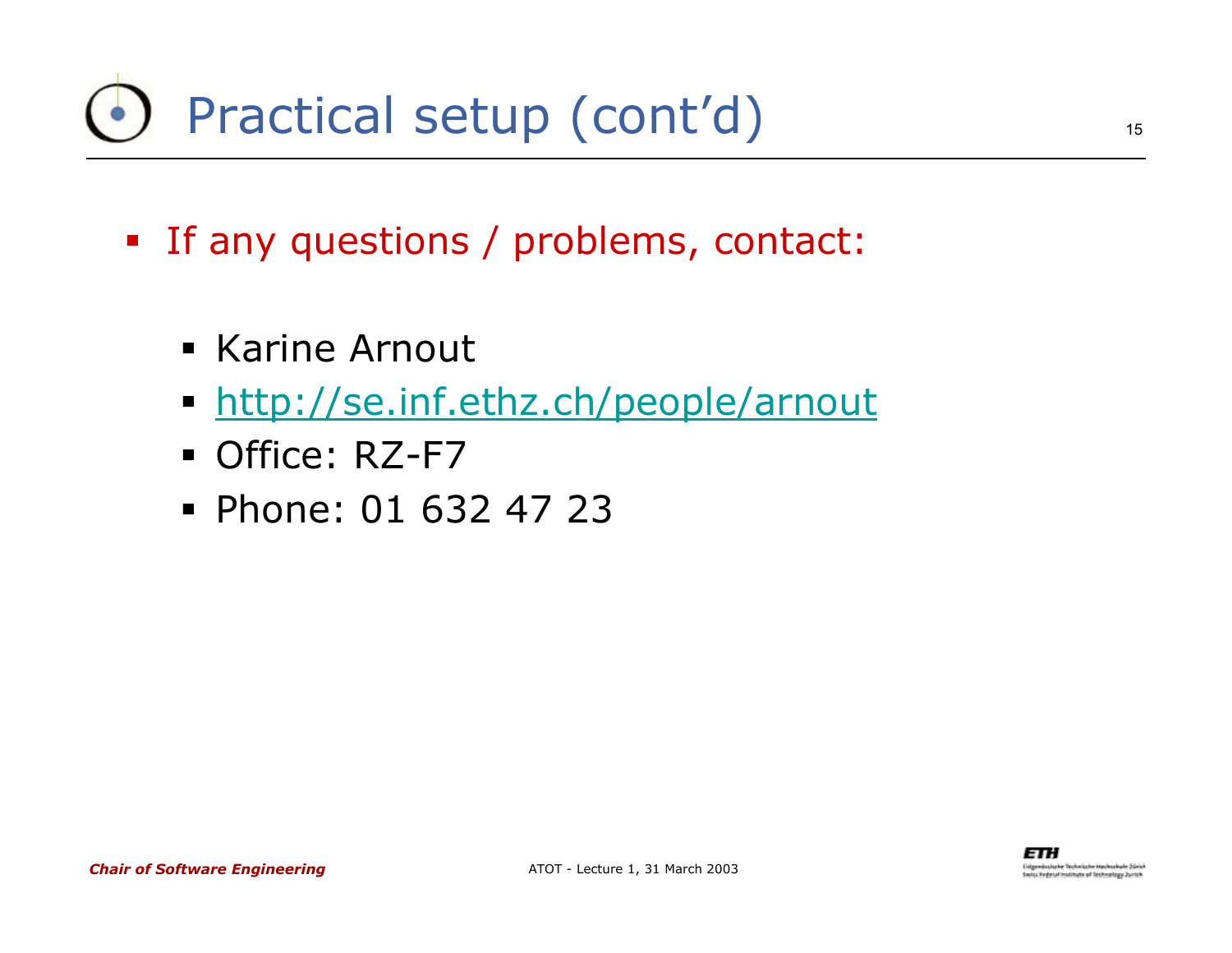## Before getting started…

- Please fill in the questionnaire:
	- Anonymous!
	- You have 10 minutes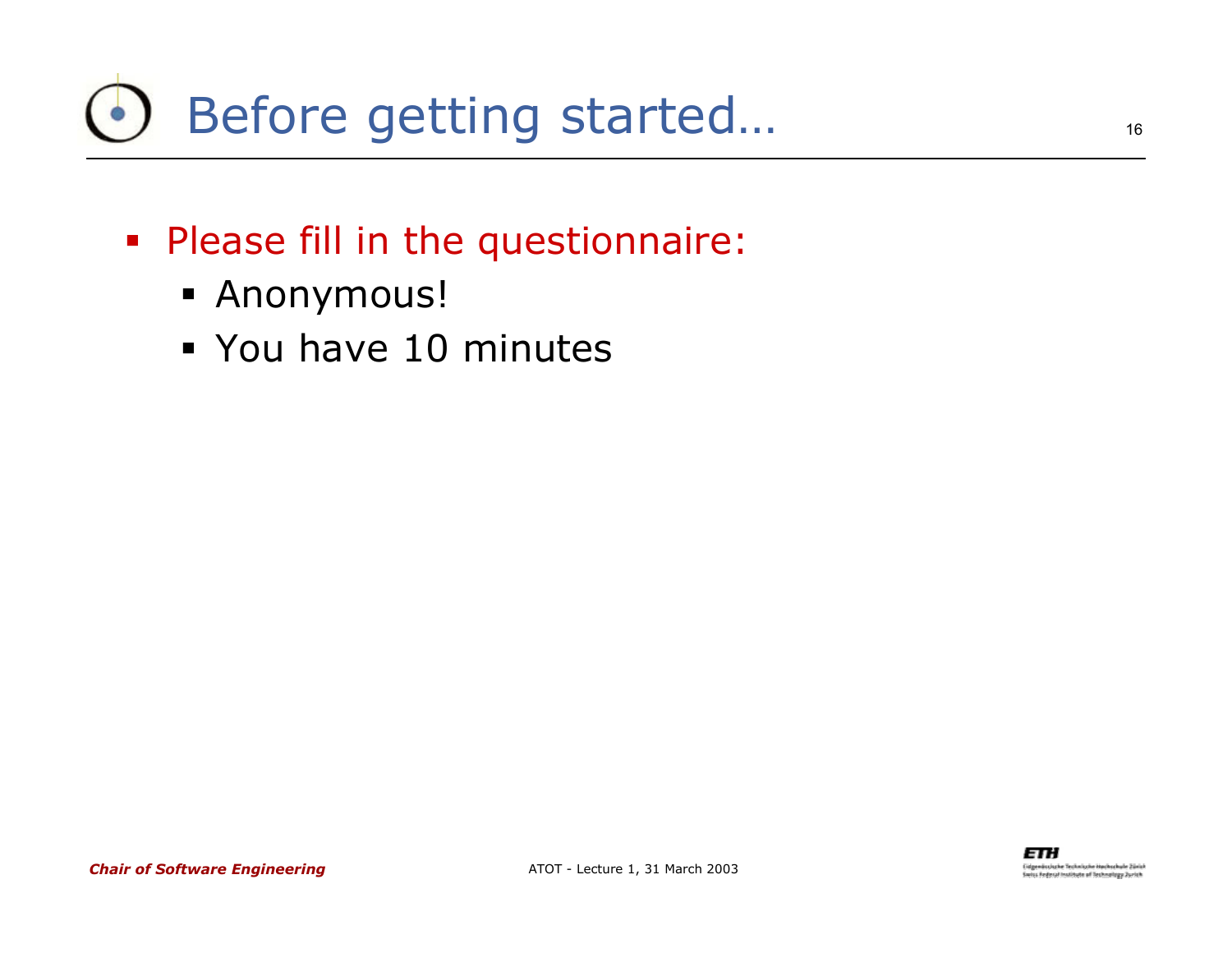## Some words of warning

- Steps in reacting to O-O (from the preface to *Object-Oriented Software Construction*):
	- $\blacksquare$  "(1) It's trivial;
	- (2) It's wrong;
	- (3) That's how I did it all along anyway."
- Beware of the "mOOzak" phenomenon.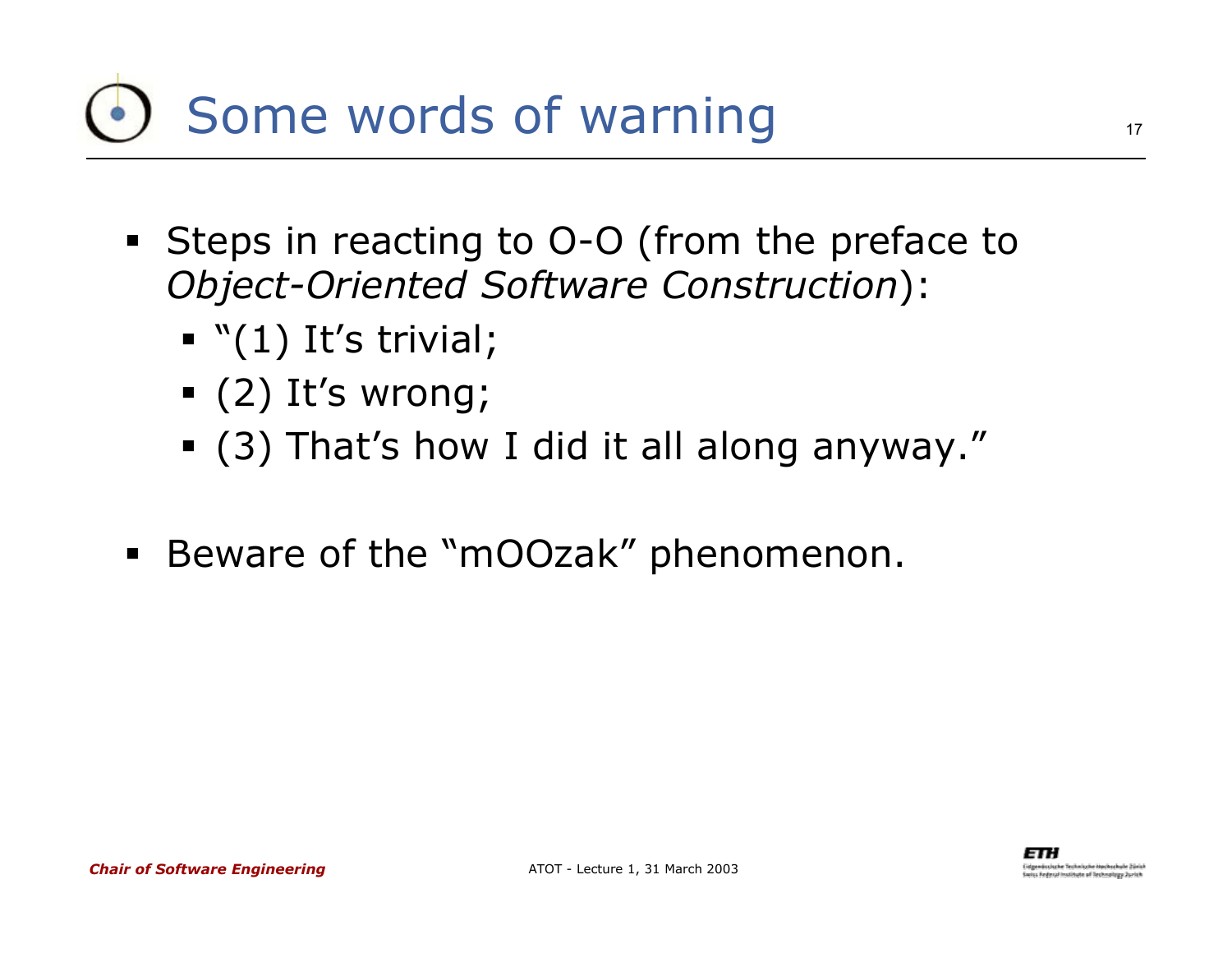Some words of warning (cont'd)

*benefit\_from\_course* **is** -- Make students succeed.**require** *some\_humility* **do***all\_exercises* **ensure***OO\_mastery\_for\_fun\_and\_profit* **end**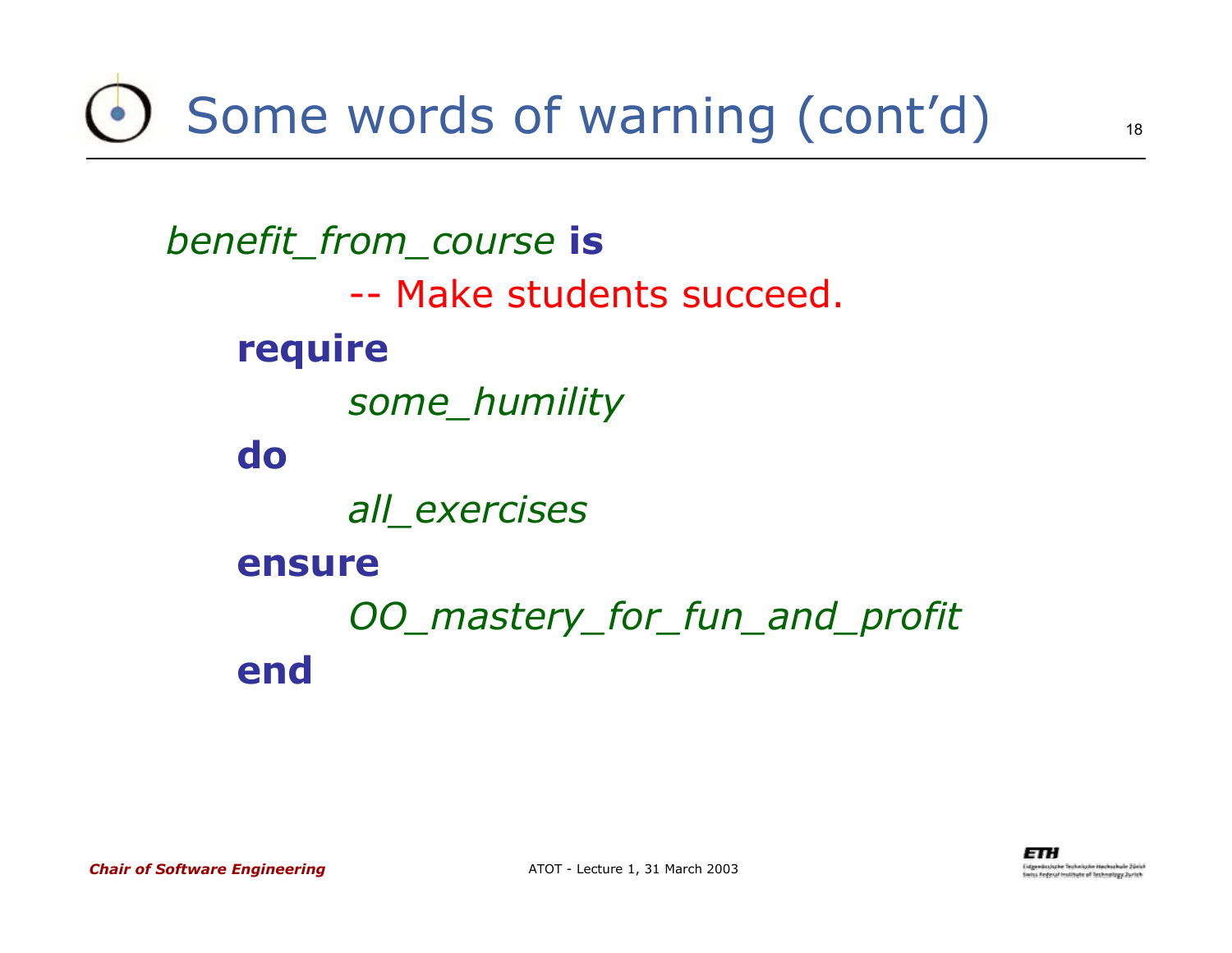# Terminology

- I will be strict about terminology:
	- Endless confusions in the literature and in discussions.
	- $\blacksquare$  Basic concepts have precise definitions — no justification whatsoever for such confusions.
	- Object technology is (in part) about bringing rational, scientific principles to software. No excuse for sloppy terminology.
- Alternative conventions will be mentioned when necessary.
- CHF 5 fine for saying "object" when meaning "class" (after lecture 4)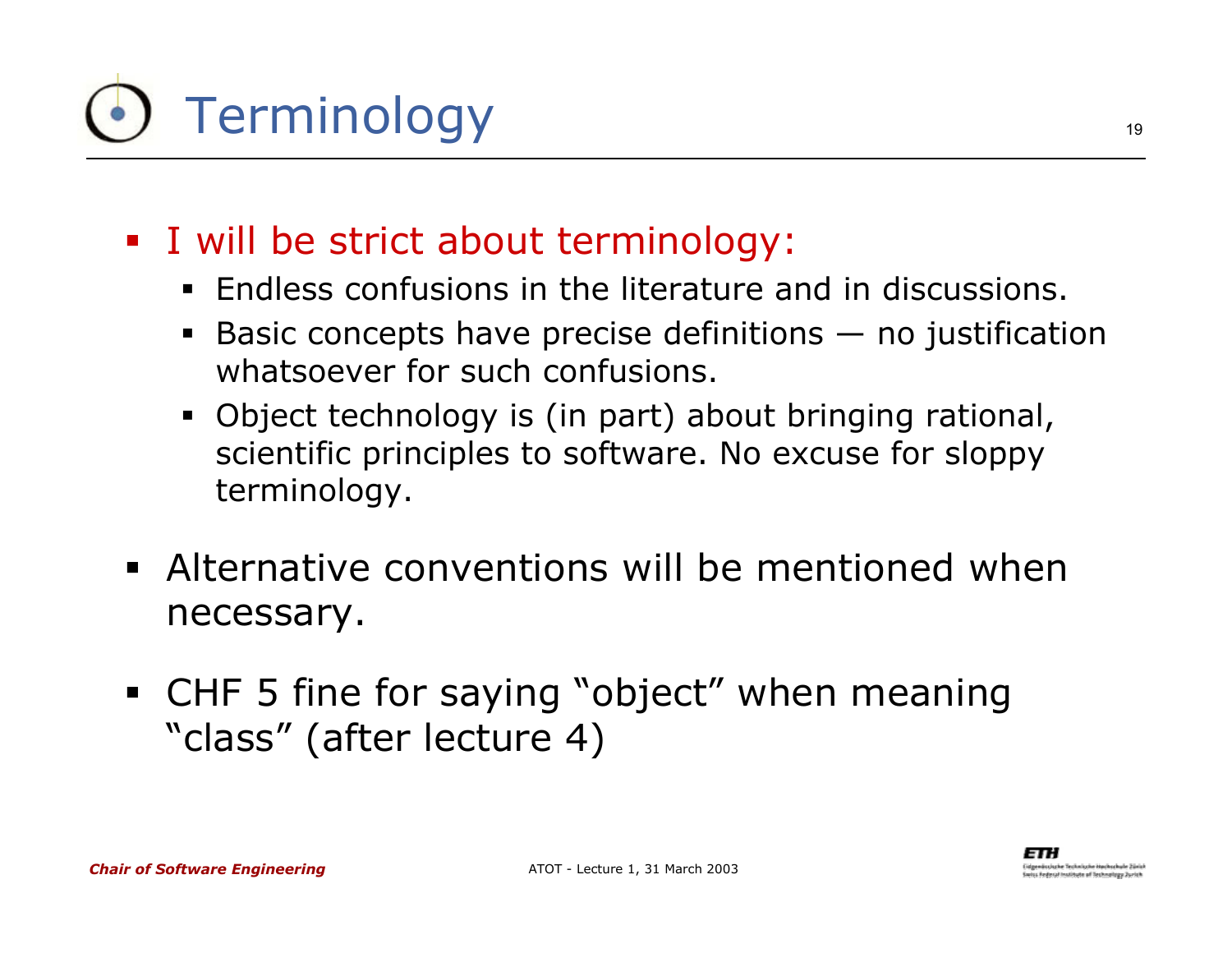

- **E** Introduction
- **•** Quality issues
- **ELifecycle**

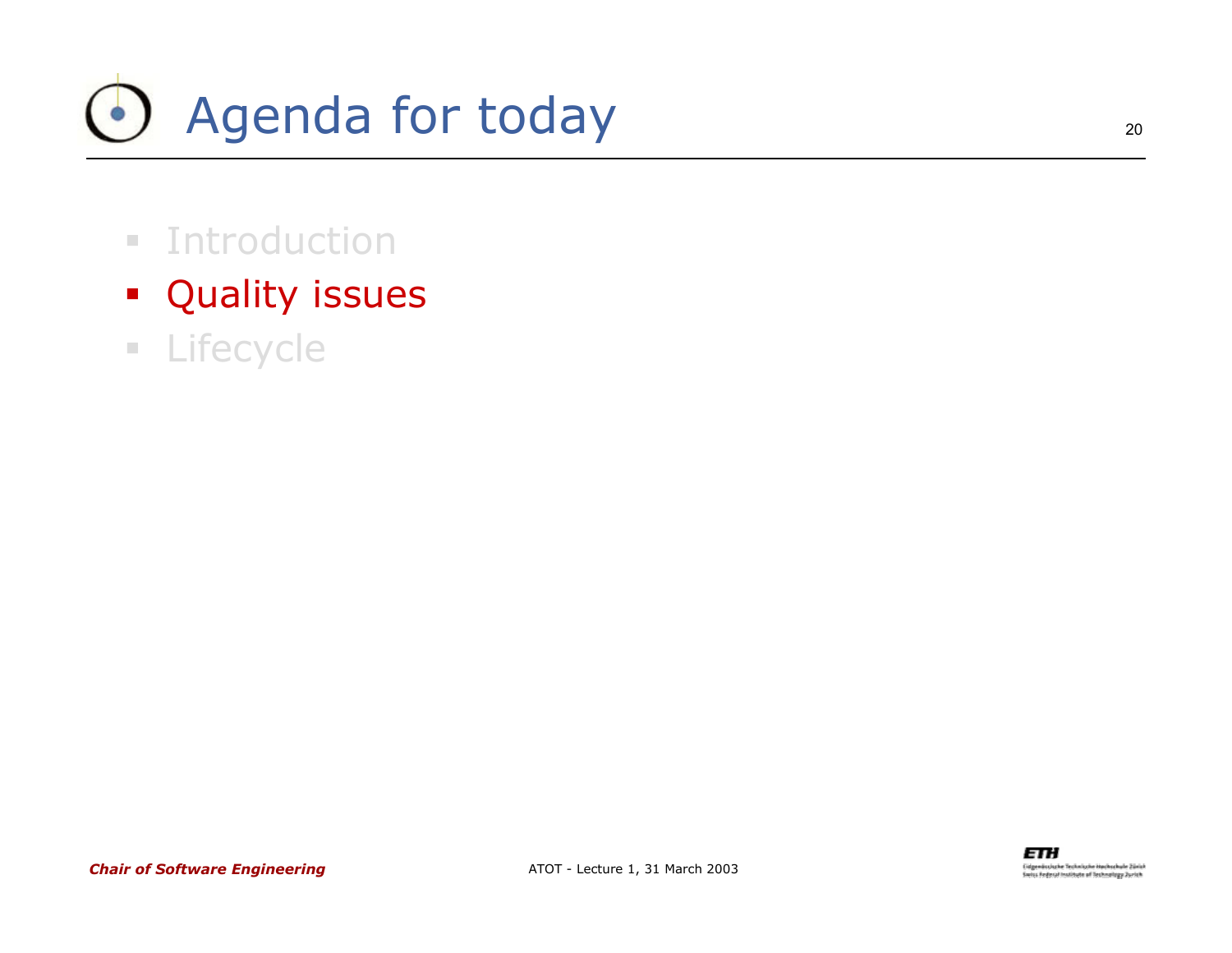### The goal: Software quality

- $\blacksquare$ REUSABILITY
- $\blacksquare$ EXTENDIBILITY
- $\blacksquare$ RELIABILITY (Correctness + Robustness)
- $\blacksquare$ PORTABILITY
- $\blacksquare$ **EFFICIENCY**
- ٠ INTEGRITY
- $\blacksquare$

…

- Ŧ Correctness:
	- The ability of a software system to perform according to specification, in cases defined by the specification.
- **Service Service**  Robustness:
	- The ability of a software system to react in a reasonable manner to cases not covered by the specification.



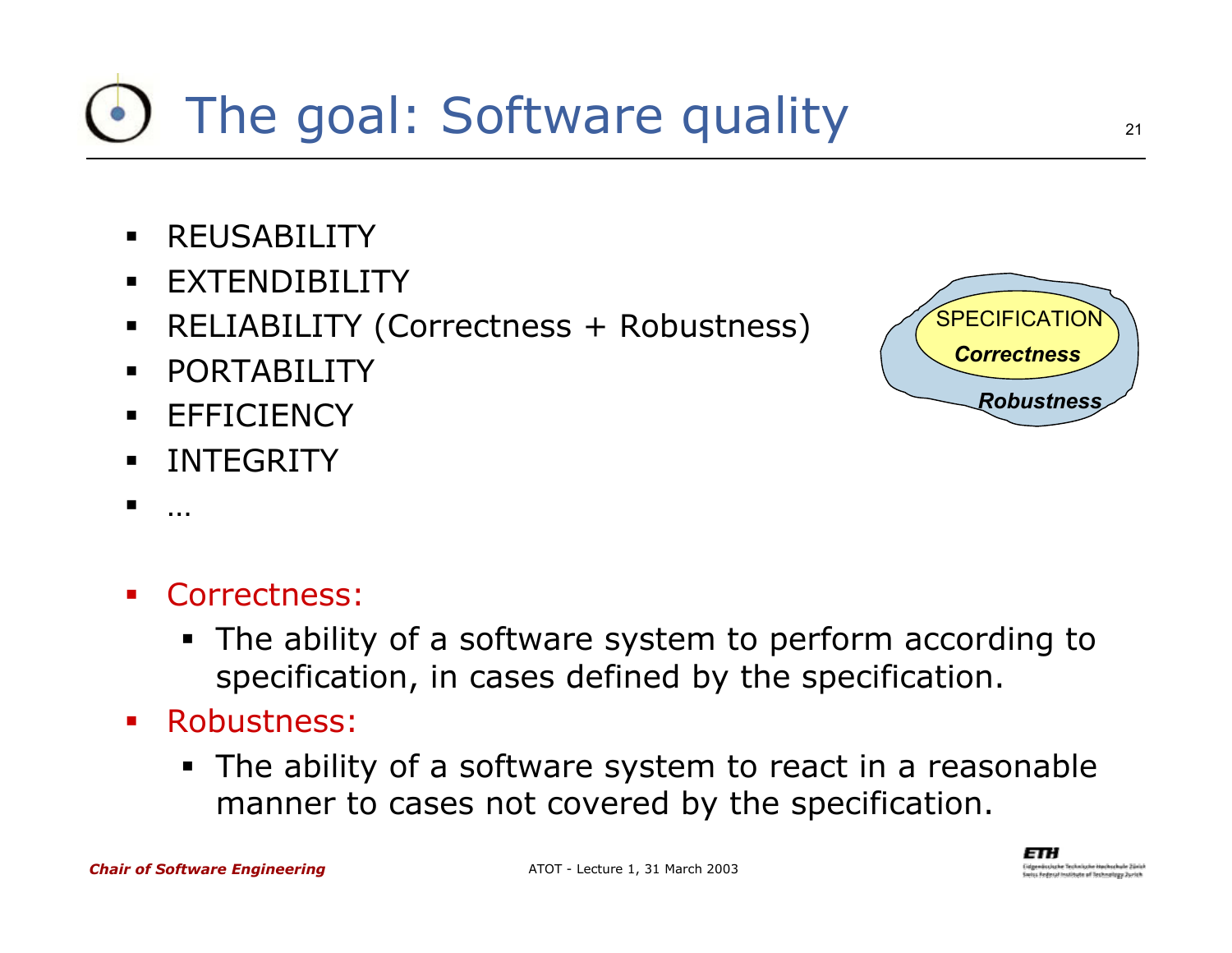## The challenge of software quality

- Reliability [correctness + robustness]:
	- **It should be easier to build software that** functions properly, and easier to guarantee what it does.
- b. Modularity [reusability + extendibility]:
	- We should build *less* software!
	- **Software should be easier to modify.**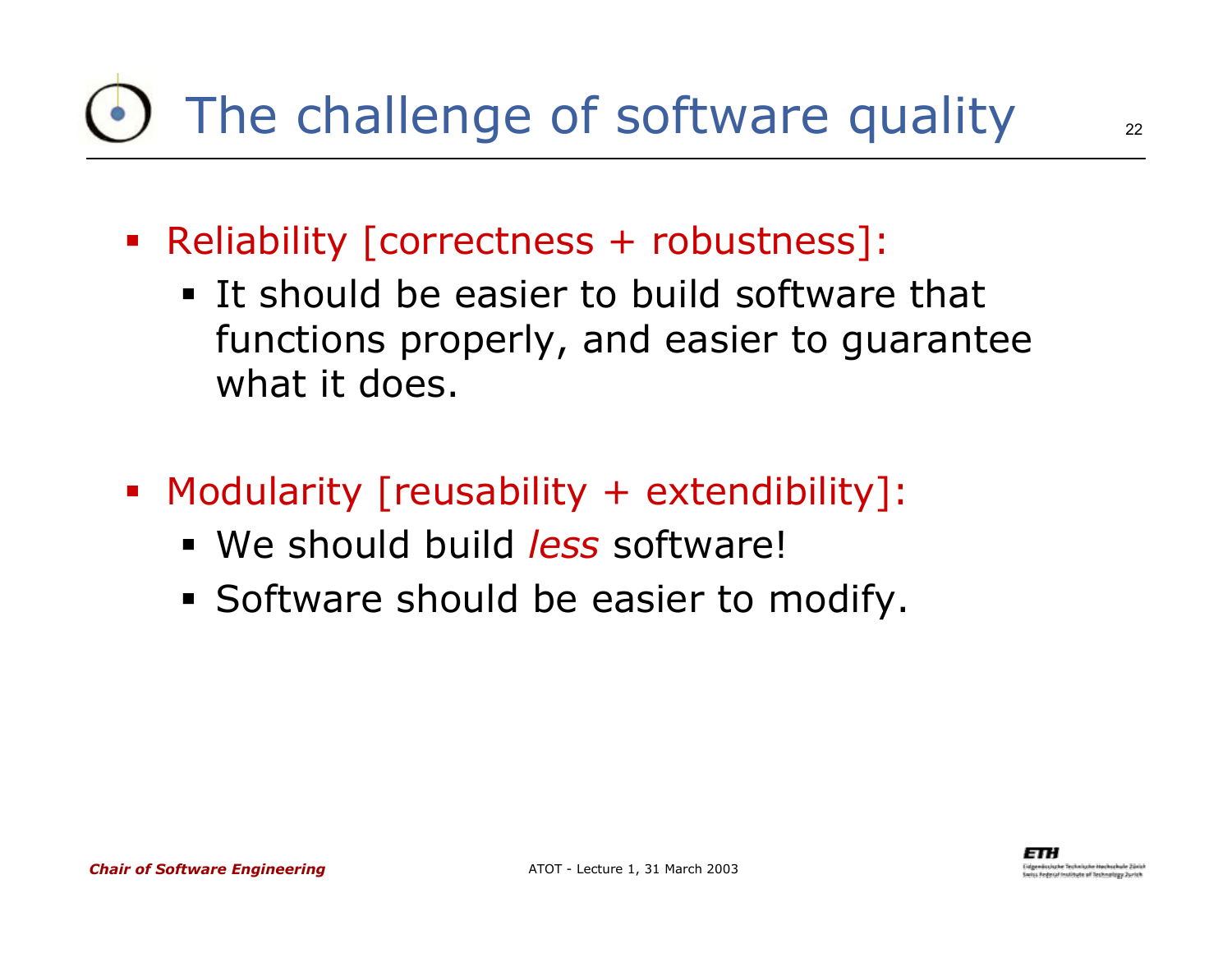# Agenda for today

- **E** Introduction
- **Quality issues**
- **Elifecycle**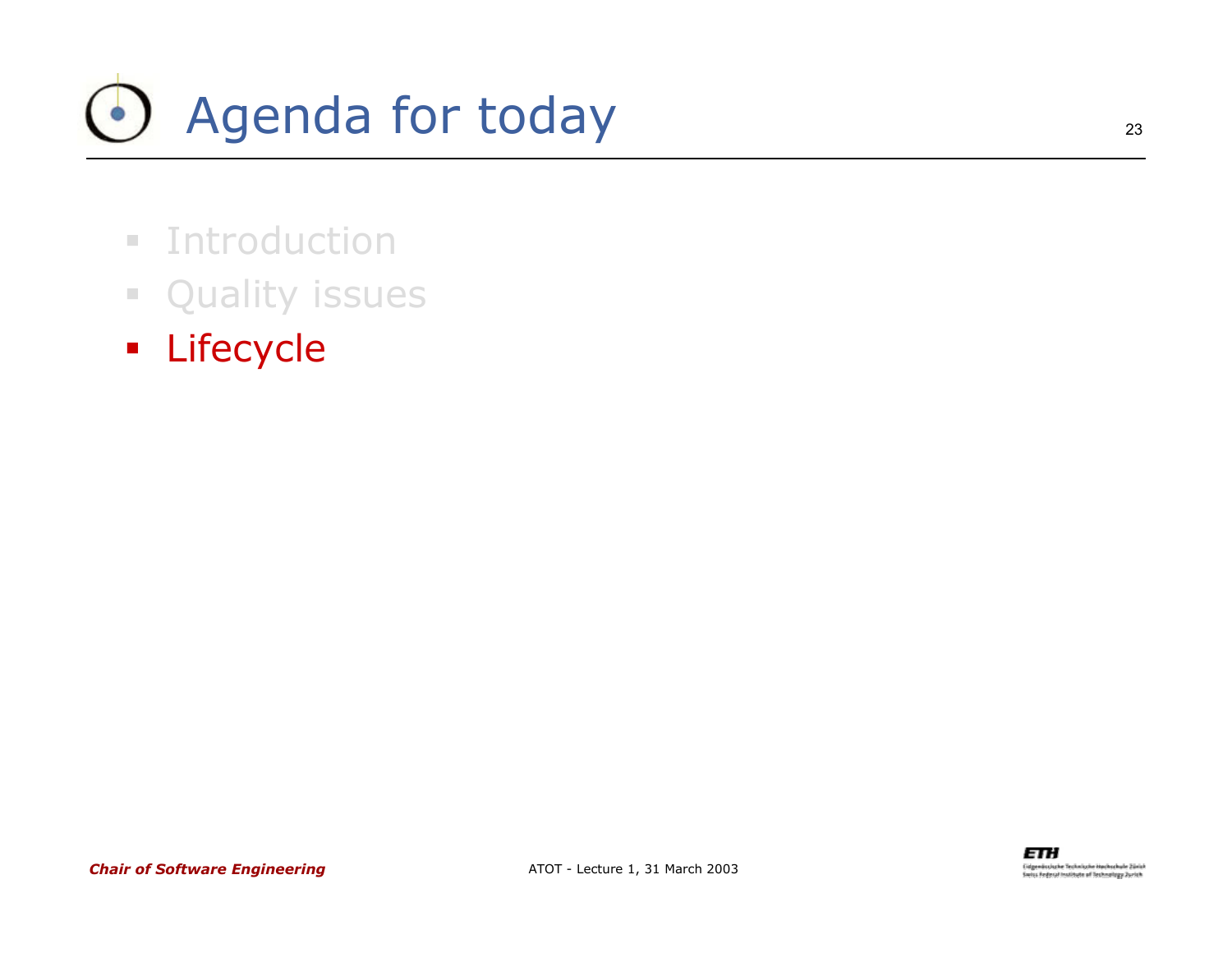## The waterfall model of the lifecycle

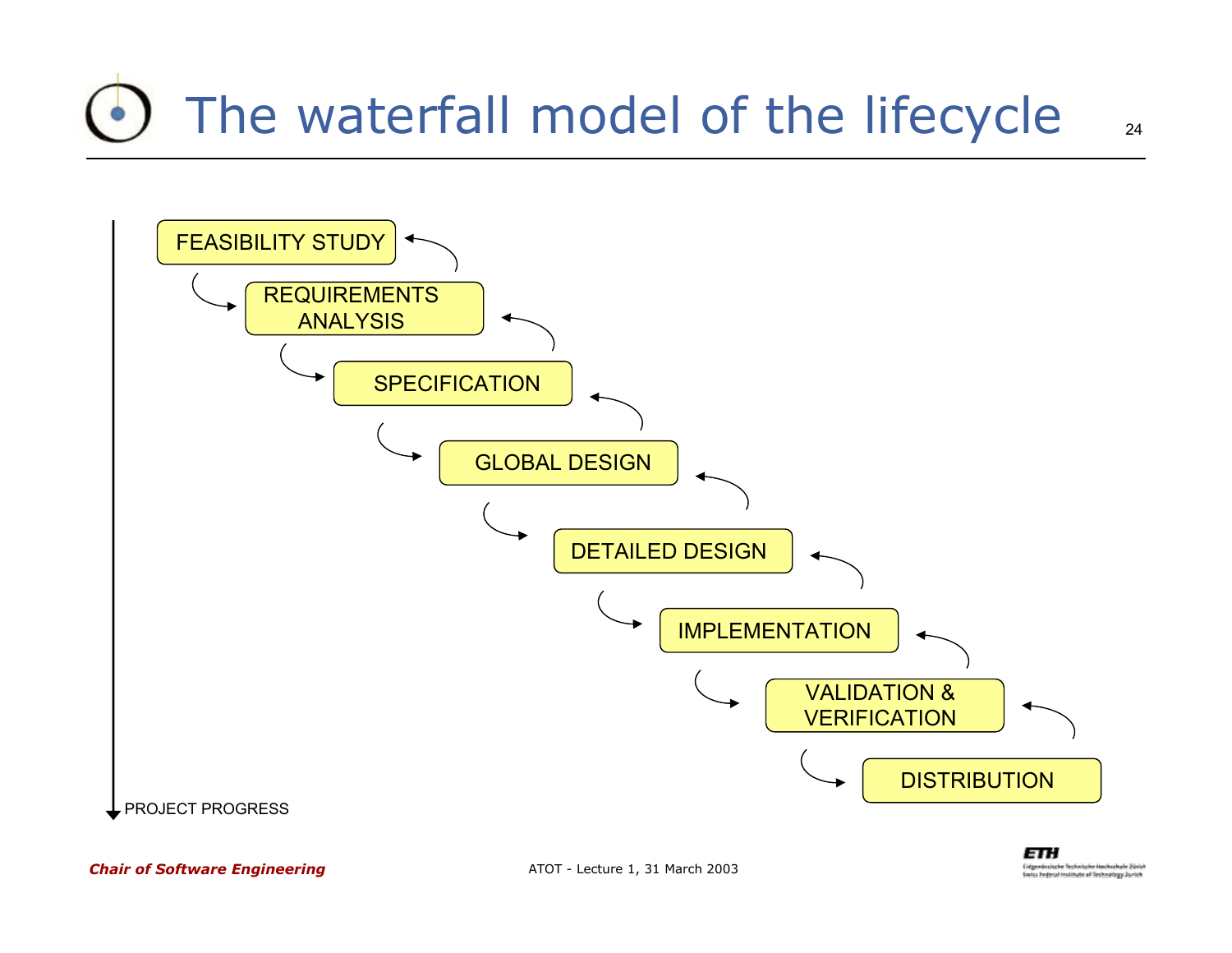(After B.W. Boehm: *Software engineering economics*)

- **The activities are necessary.** 
	- (But: merging of middle activities.)
- **The order is the right one.**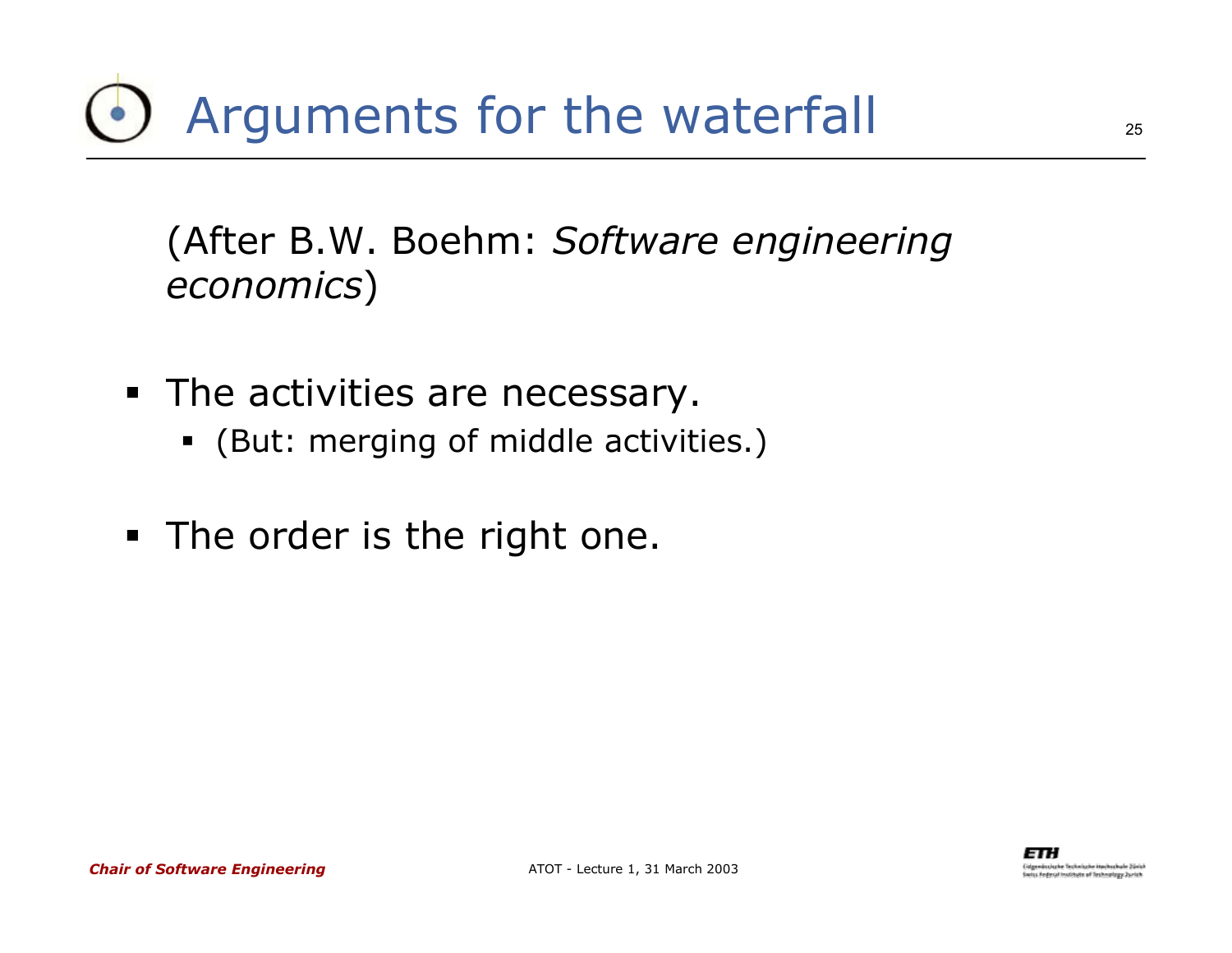## The waterfall model of the lifecycle

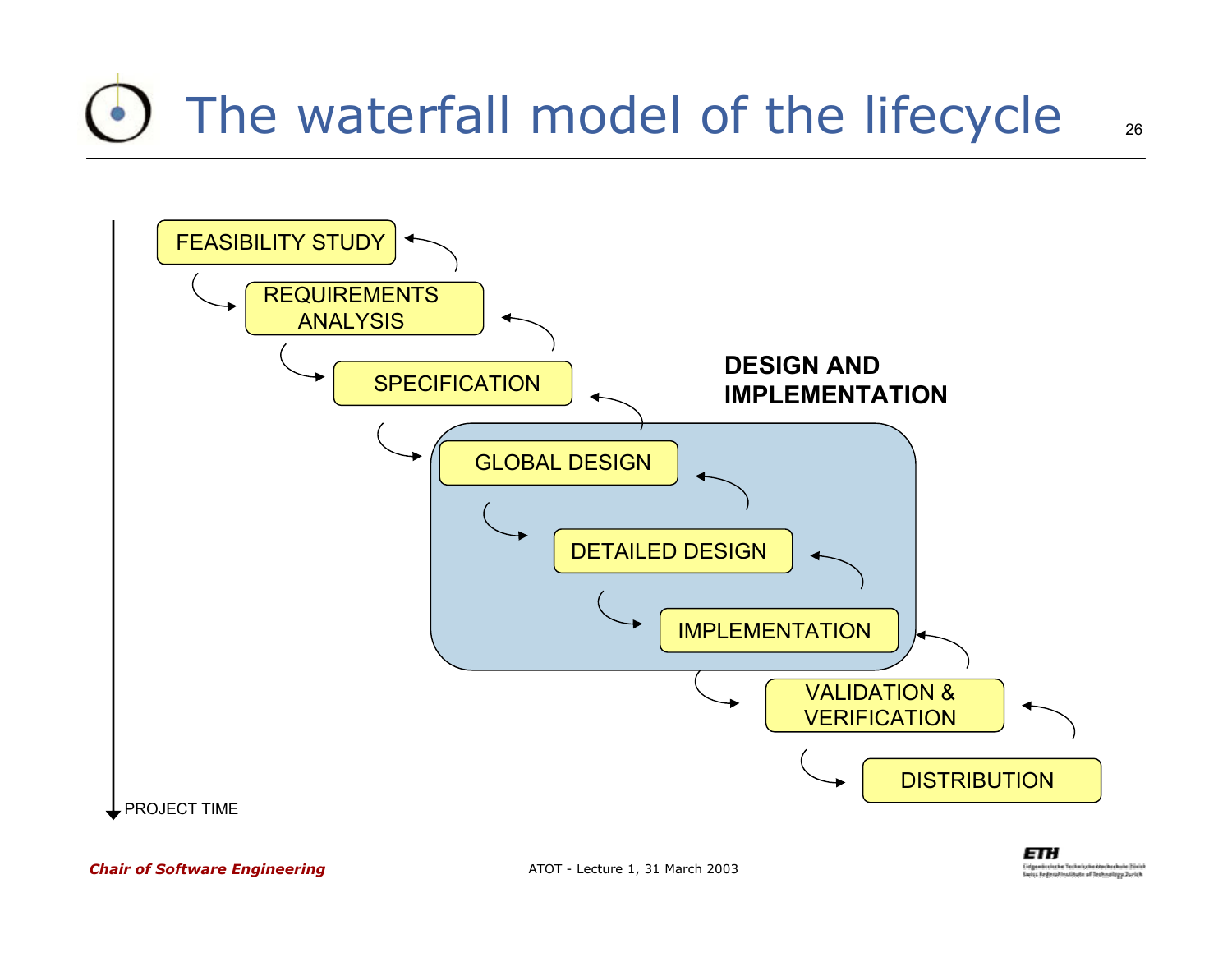## Problems with the waterfall

- **Late appearance of actual code.**
- **Lack of support for requirements change and** more generally for extendibility and reusability.
- **EXA)** Lack of support for the maintenance activity (70% of software costs?).
- **Division of labor hampering Total Quality** Management.
- **Impedance mismatches.**
- **•** Highly synchronous model.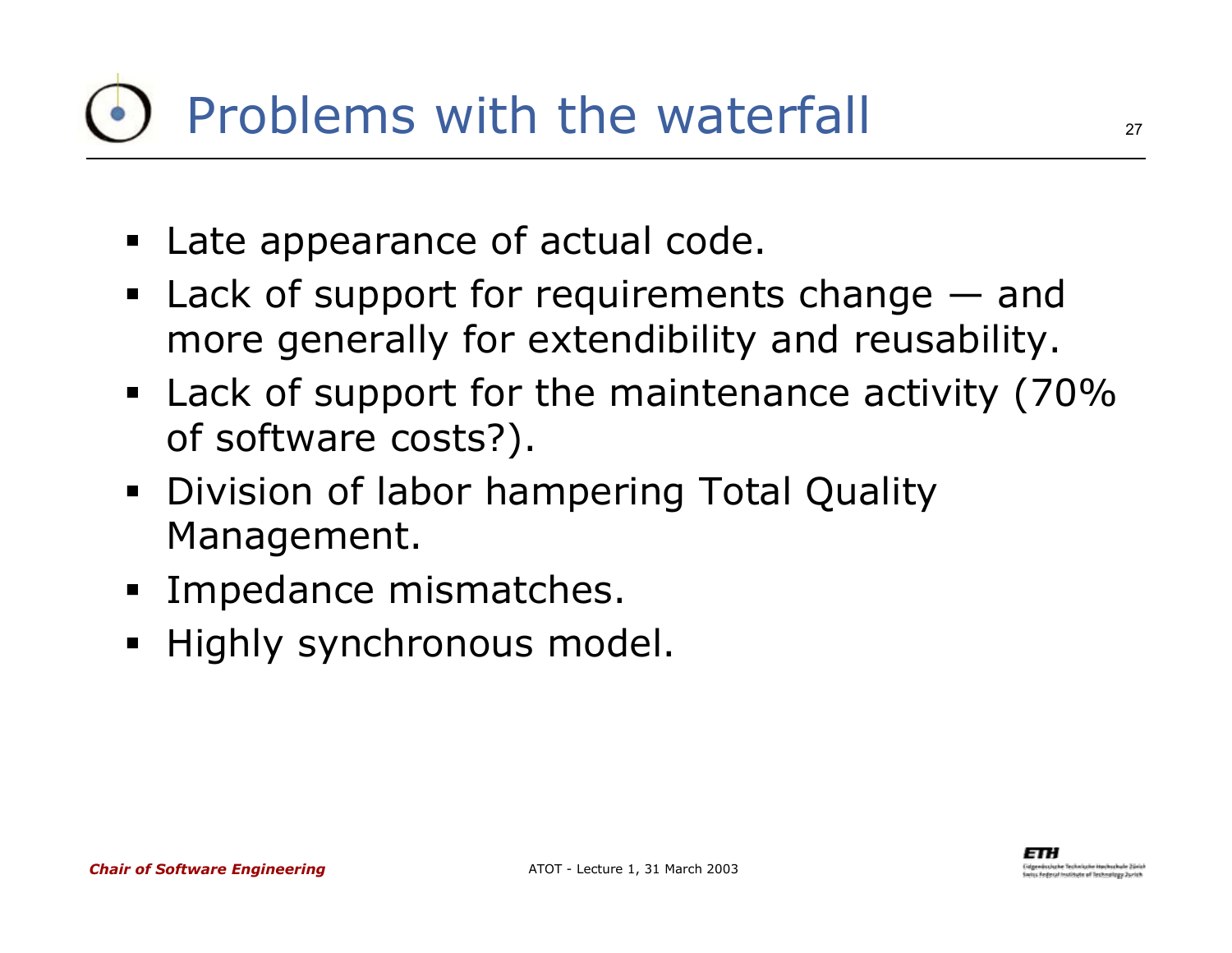



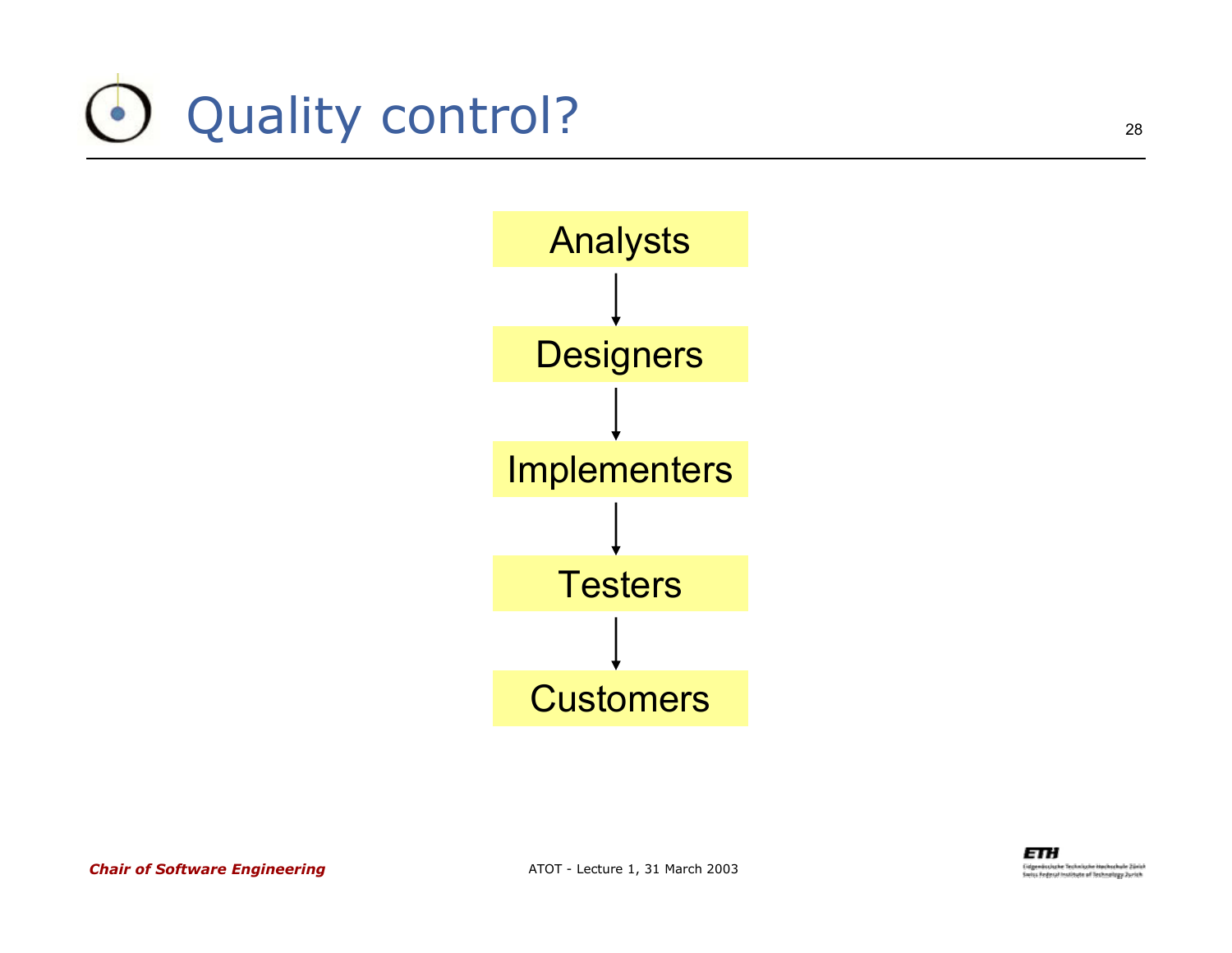## Impedance mismatches





*As Programming developed it. As Operations installed it. What the user wanted.*



*As Management requested it. As the Project Leader defined it. As Systems designed it.*







**(Pre-1970 cartoon; origin unknown)**ETH

Eidenvelophythe Technische Neubochshe Zürich **Swiss Pedecal Institute of Technology Zurich**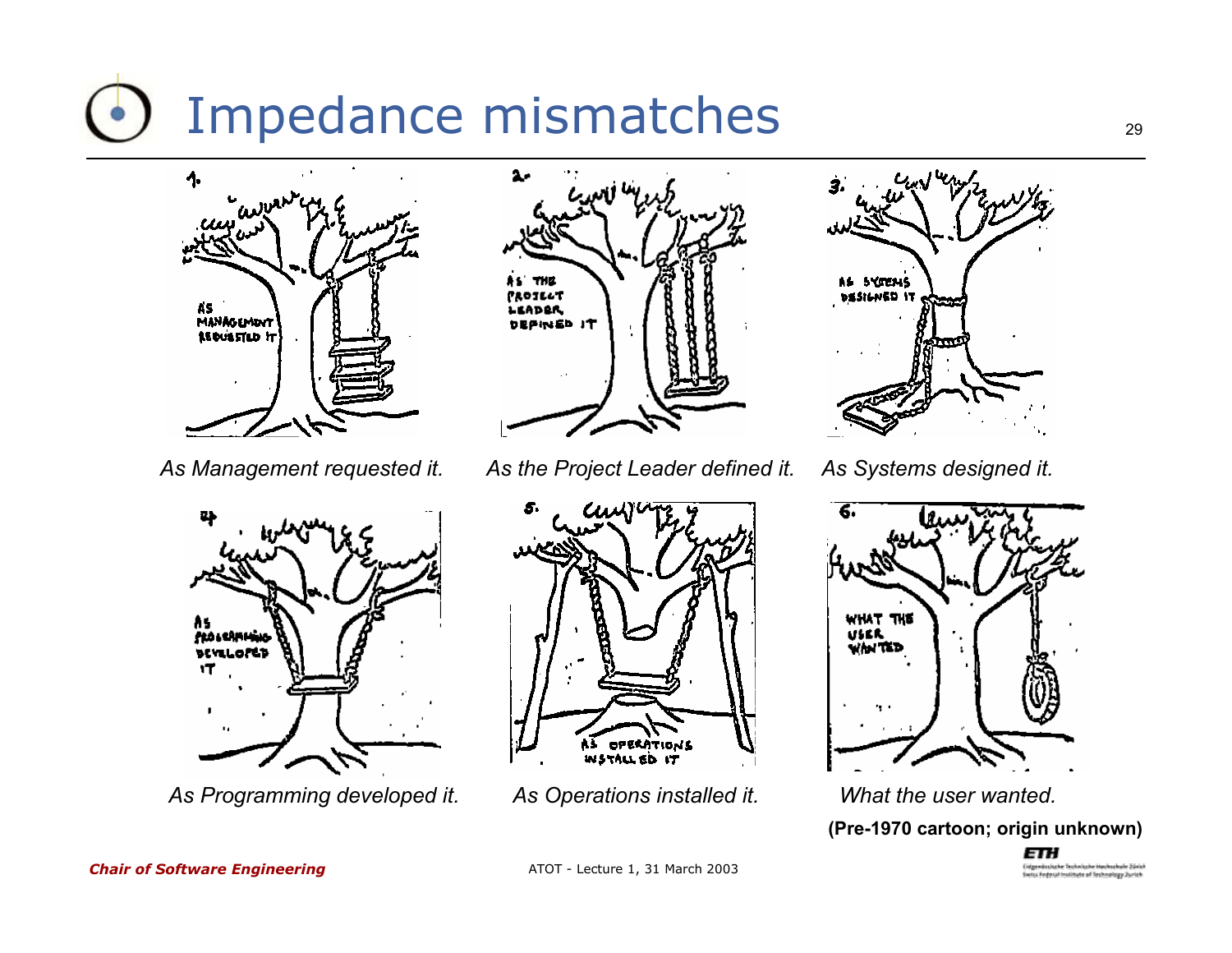#### The escherfall (Spiral)  $\left( \bullet \right)$



M.C Escher: **Waterval**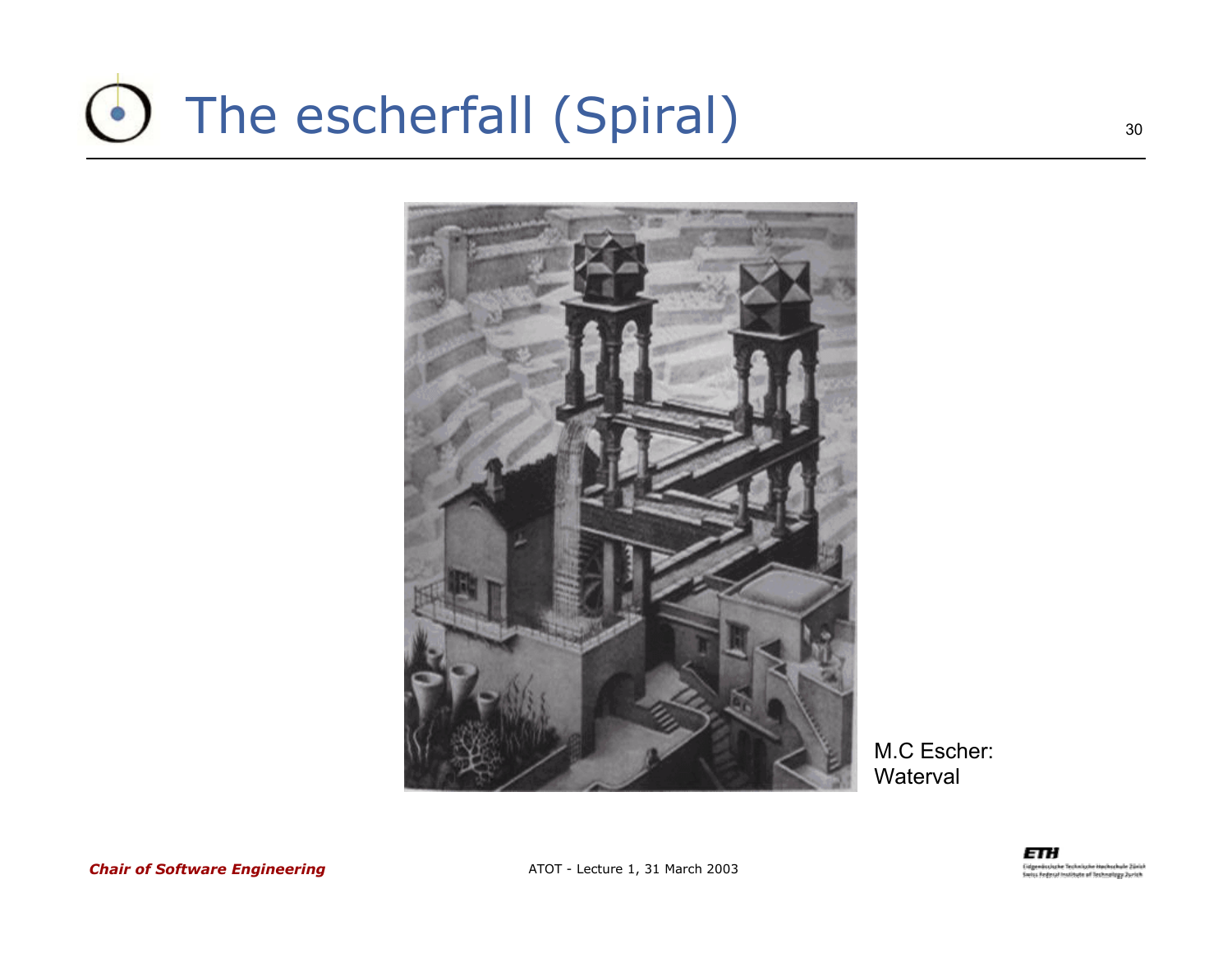





*Chair of Software Engineering*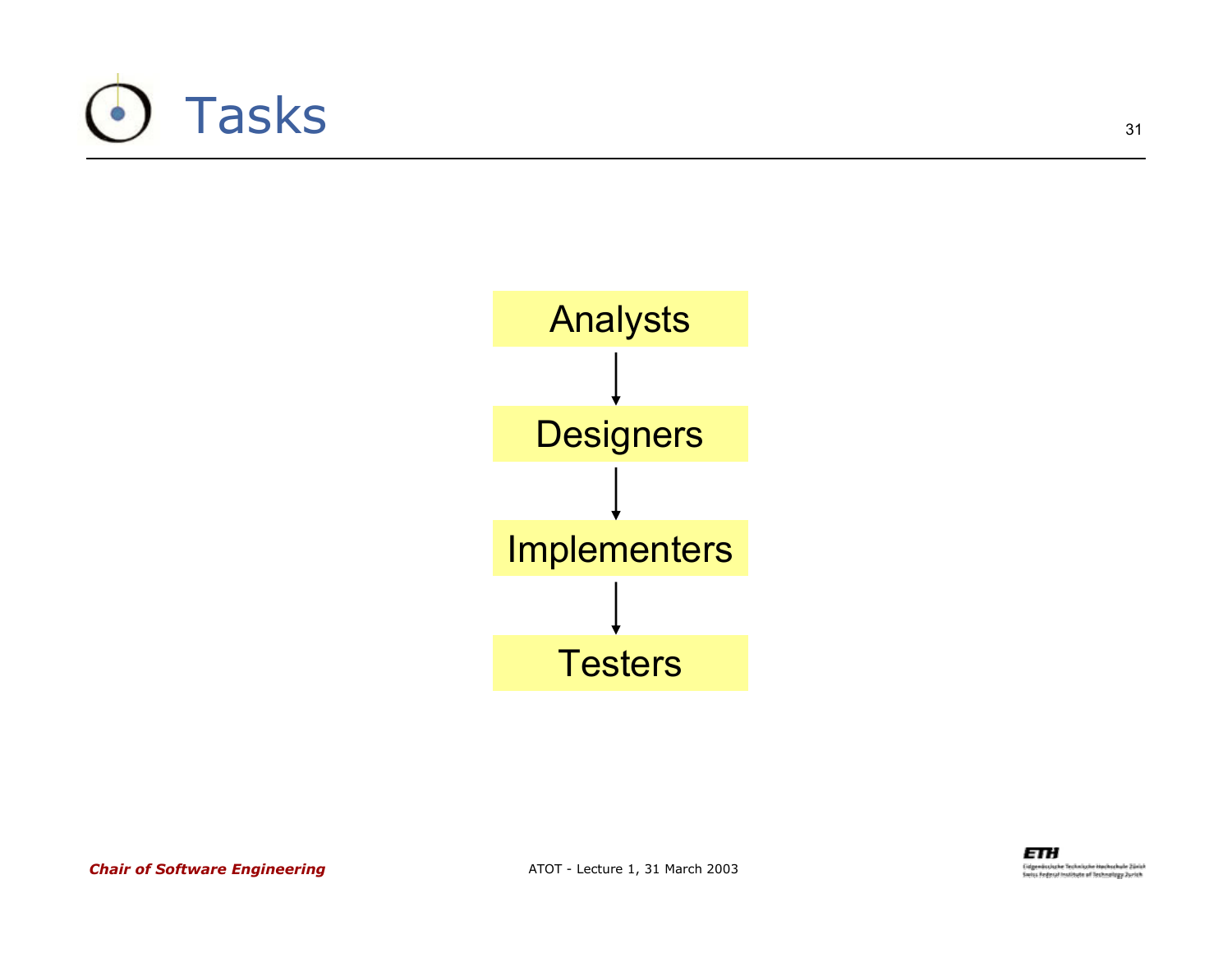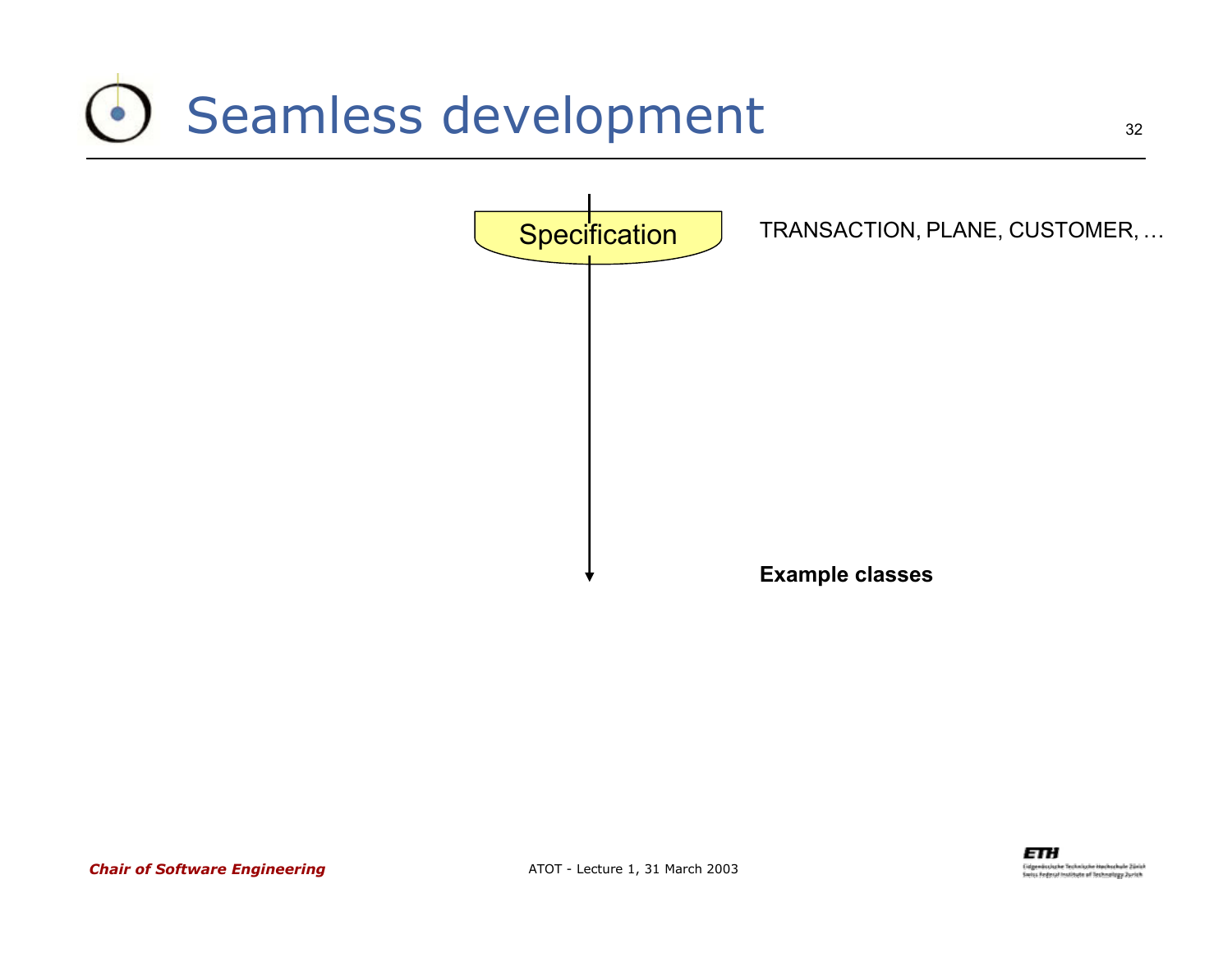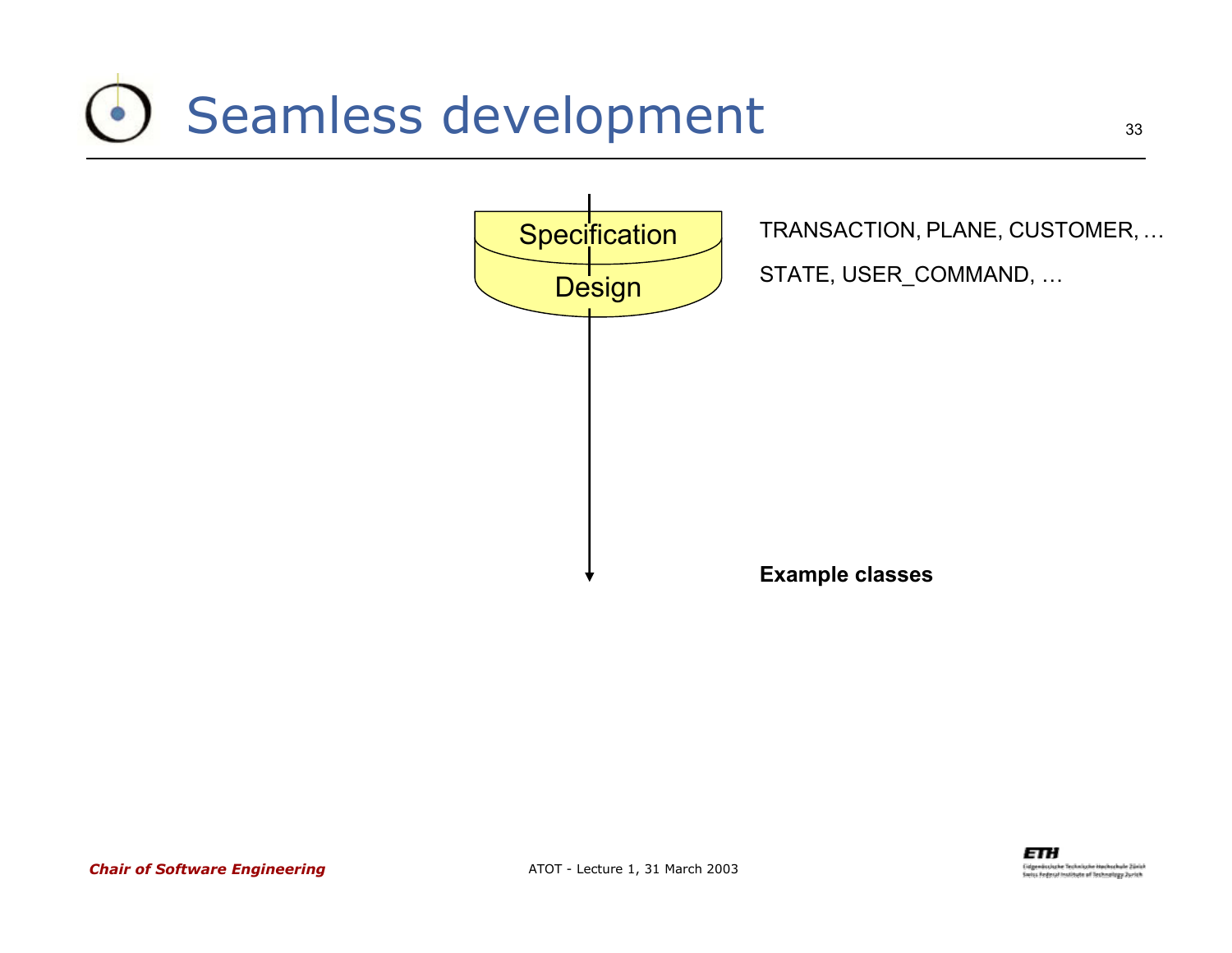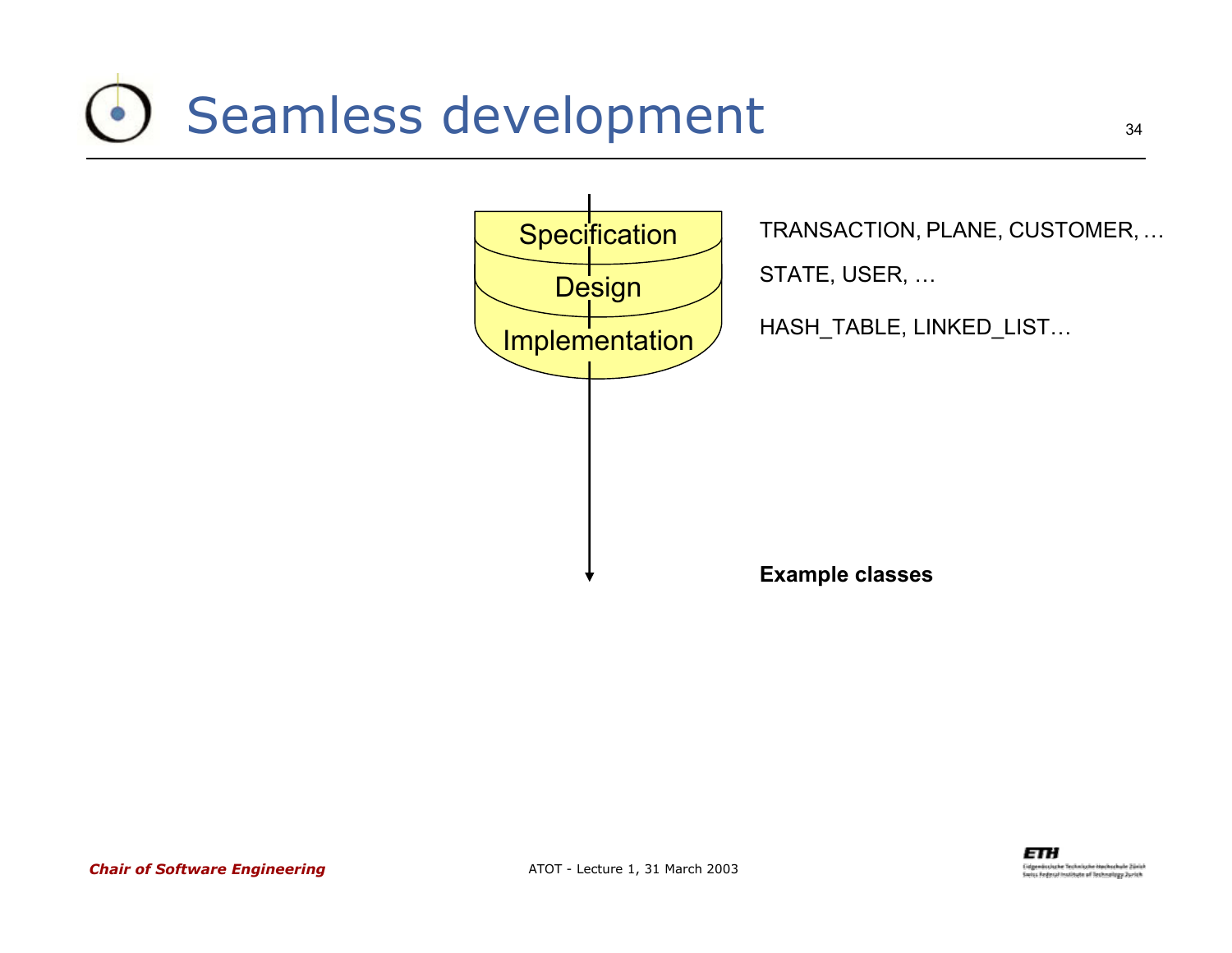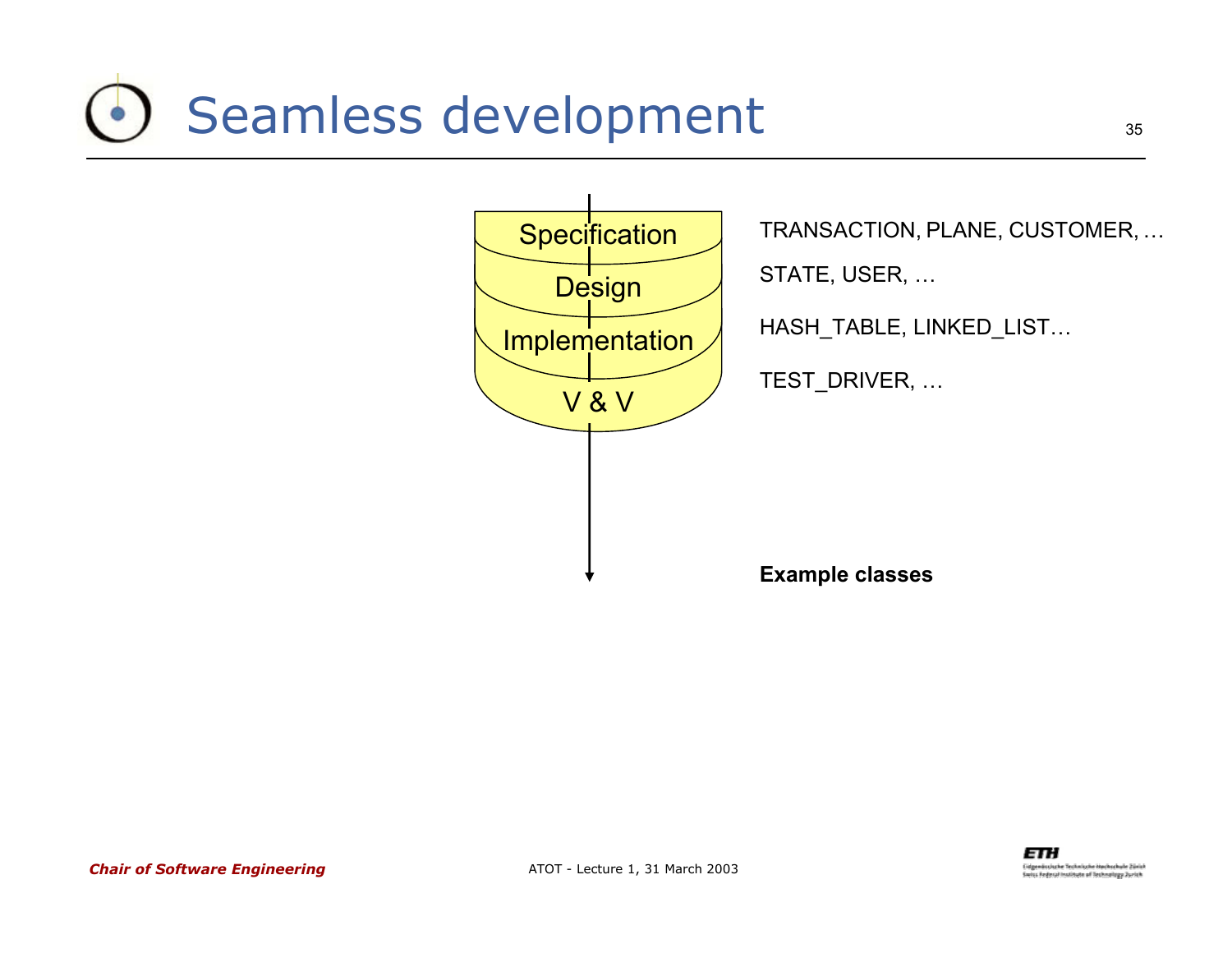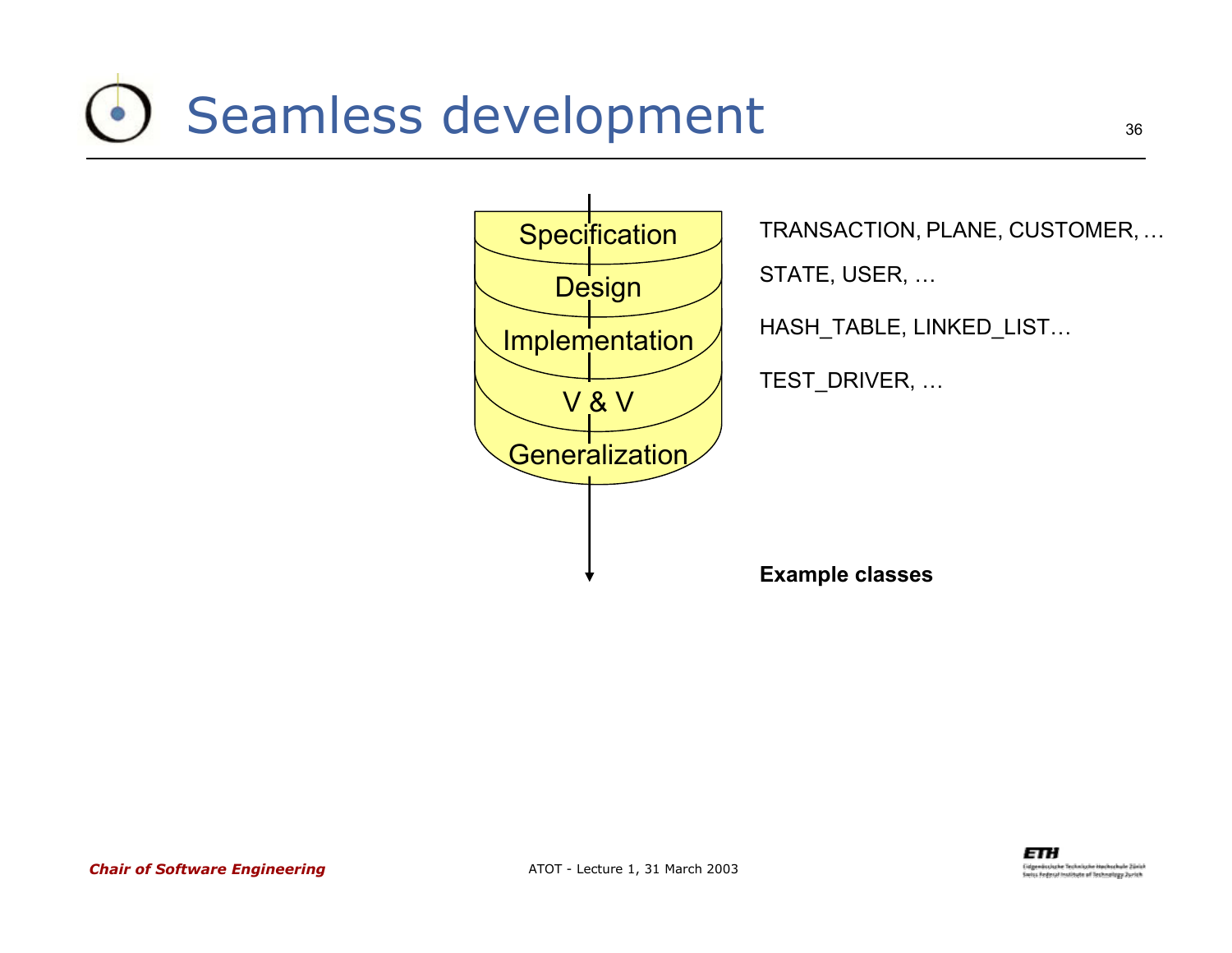



*Chair of Software Engineering*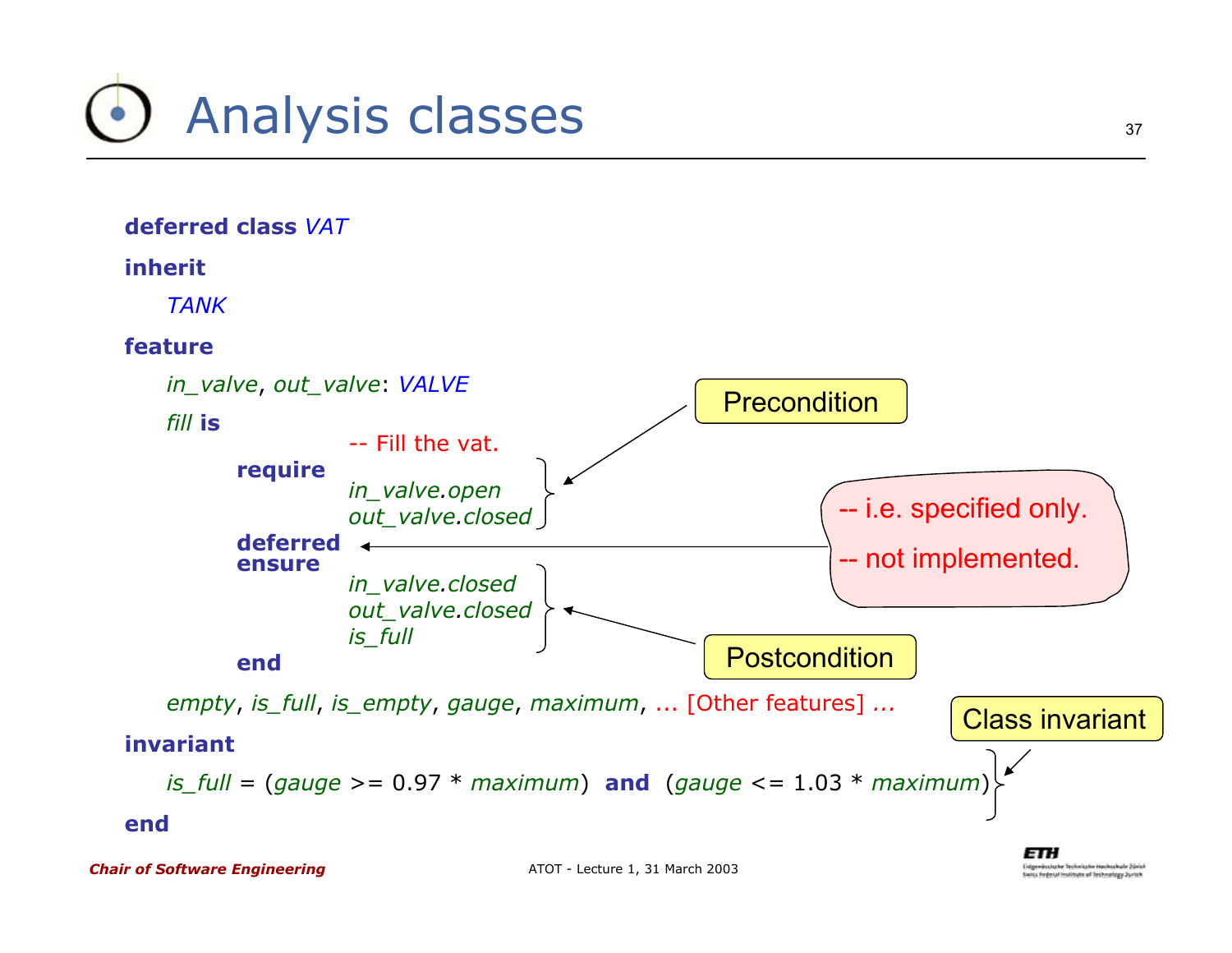## Reversibility

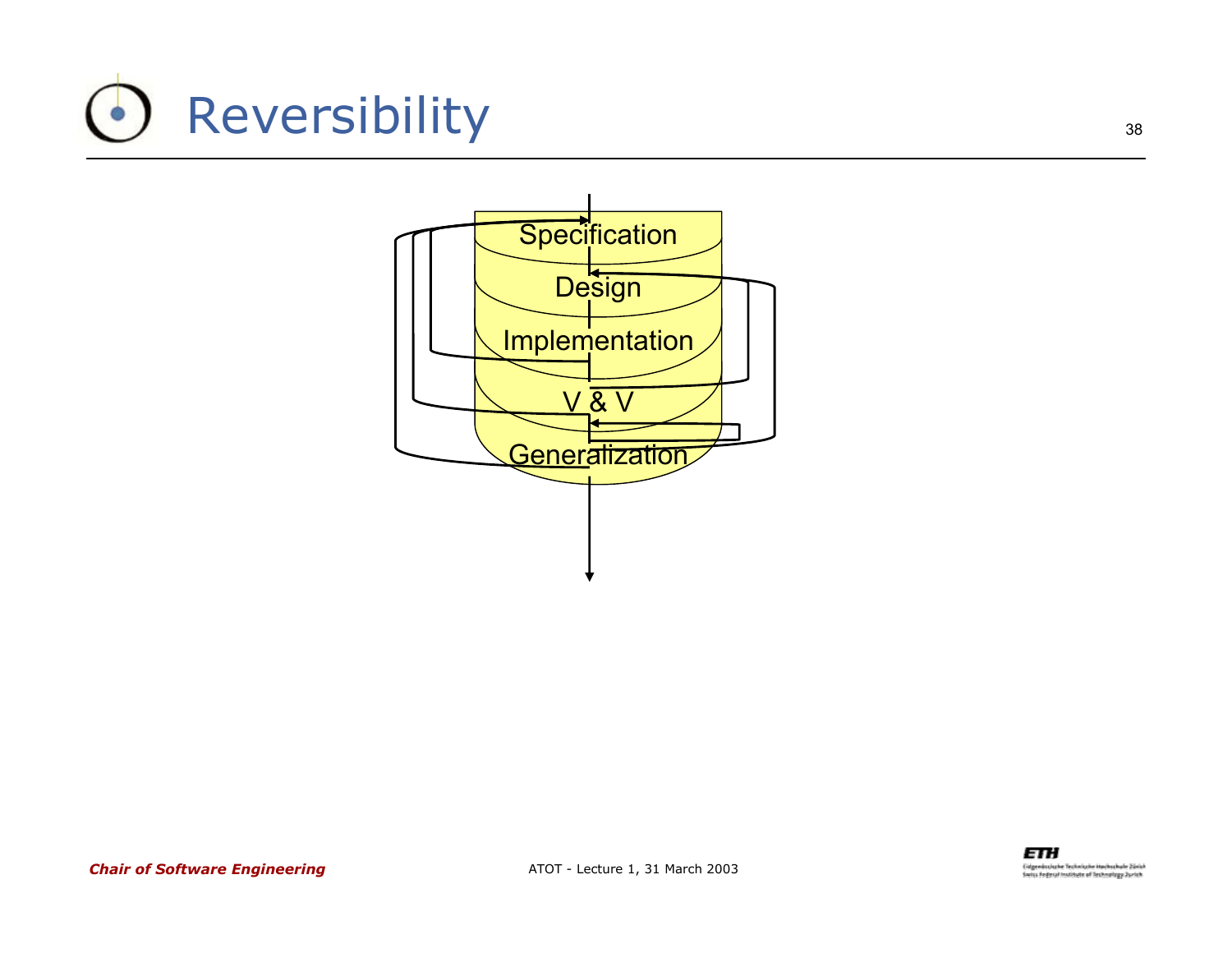- Use consistent notation from analysis to design, implementation and maintenance.
- Advantages:
	- **Smooth process. Avoids gaps (improves** productivity, reliability).
	- **Direct mapping from problem to solution, i.e.** from software system to external model.
	- **Better responsiveness to customer requests.**
	- Consistency, ease of communication.
	- Better interaction between users, managers and developers.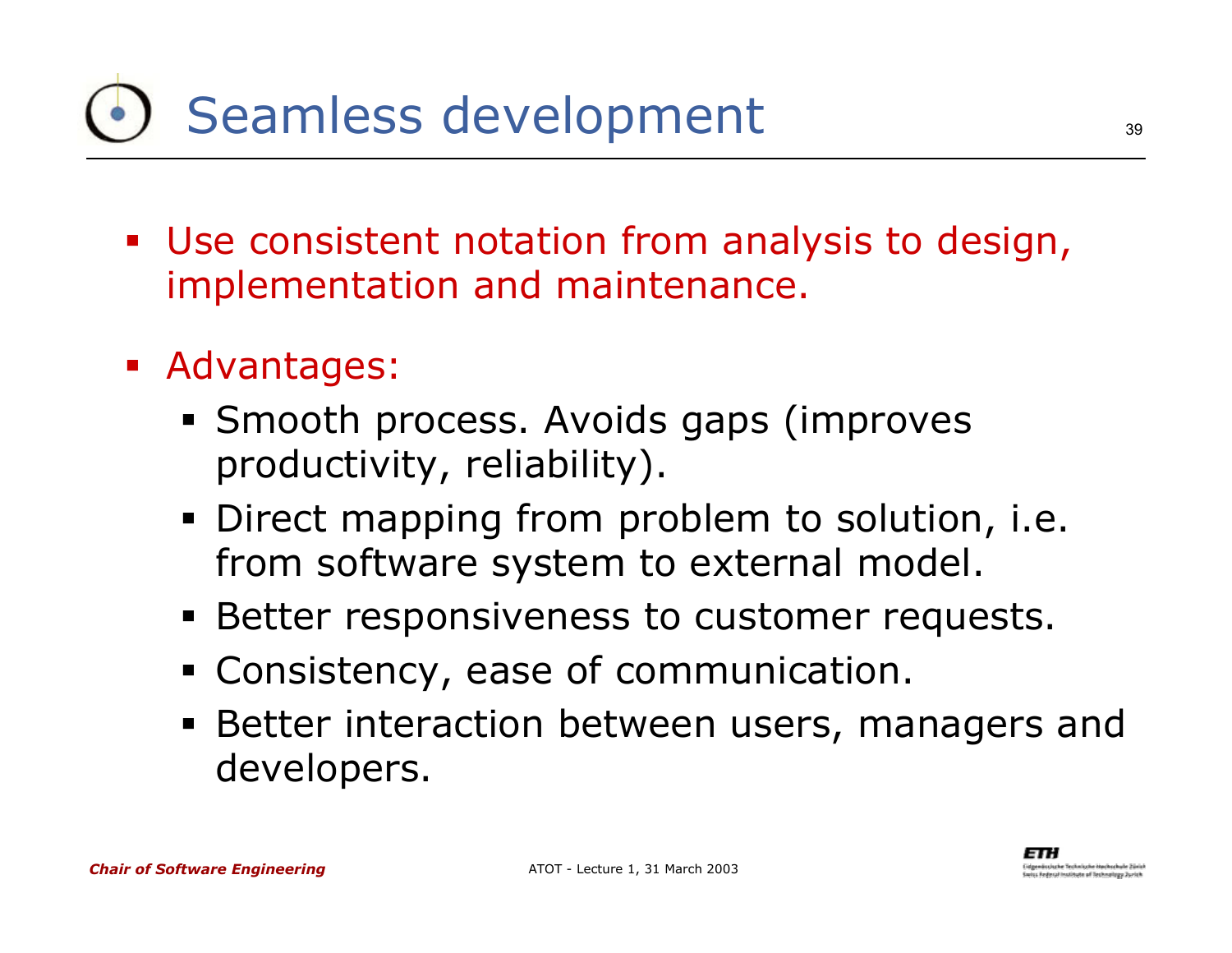## Single model principle

- Use a single base for everything: analysis, design, implementation, documentation...
- **Use tools to extract the appropriate views.**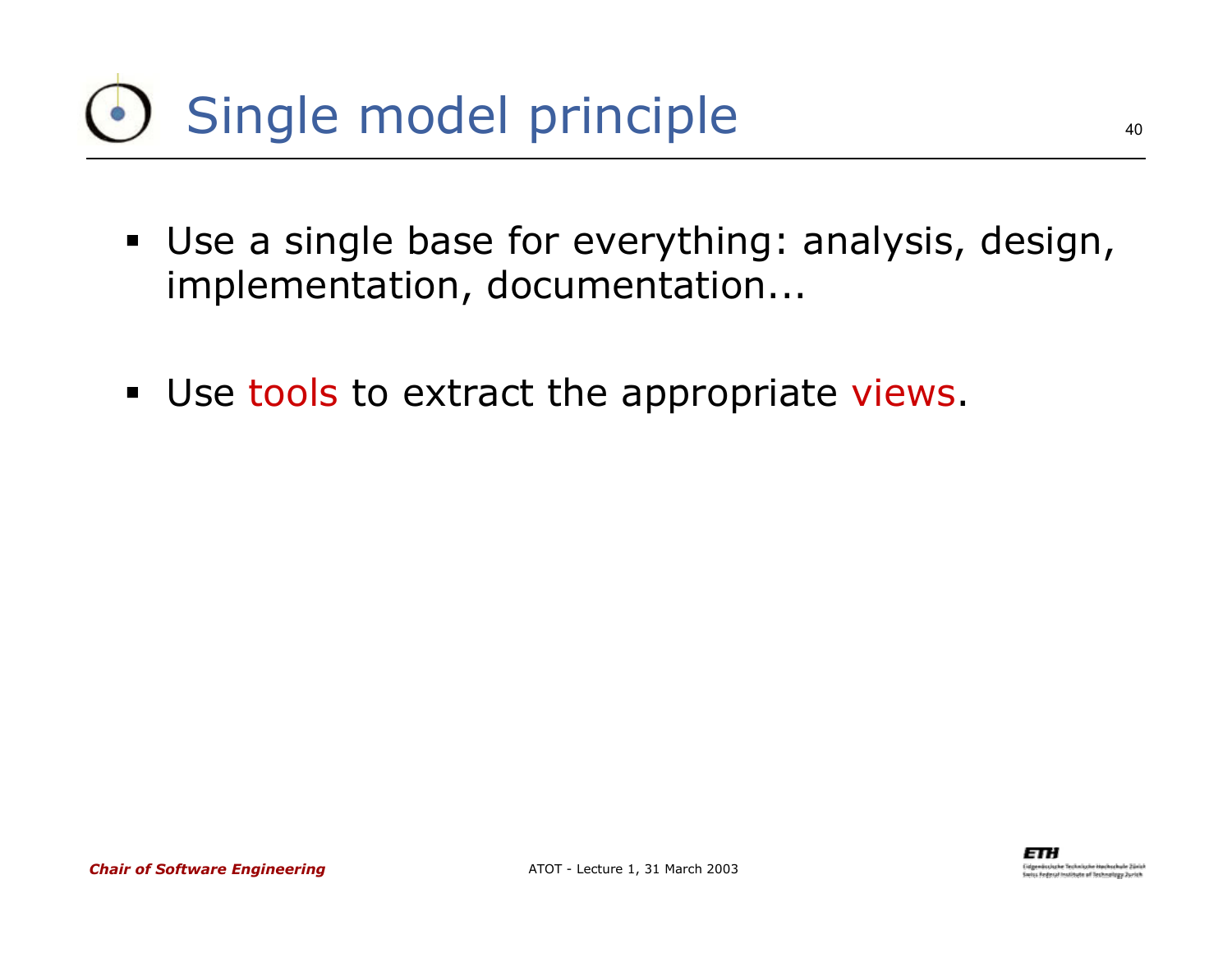#### $\bullet$ The cluster model



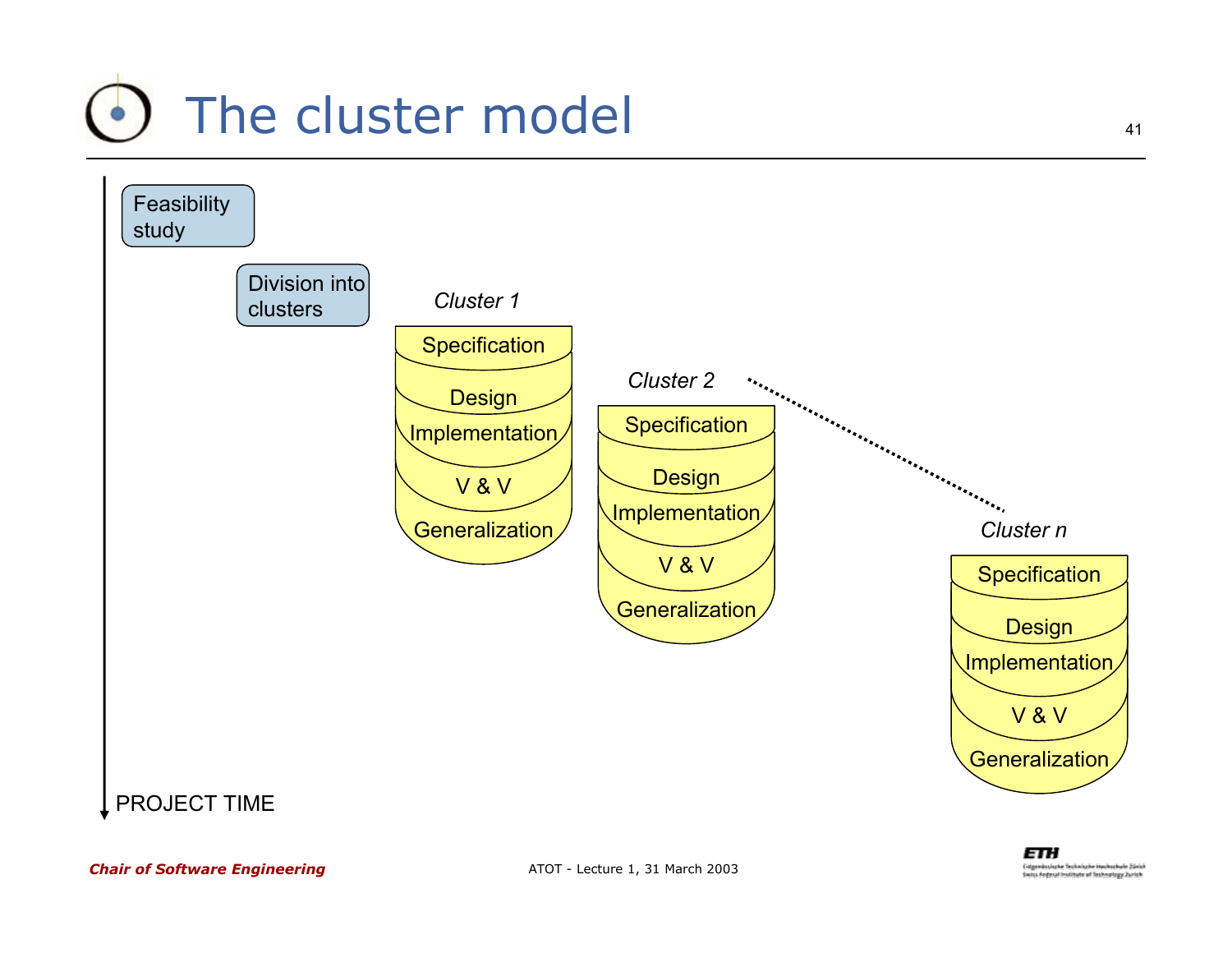### The cluster model: extreme variants (1)



#### "Clusterfall"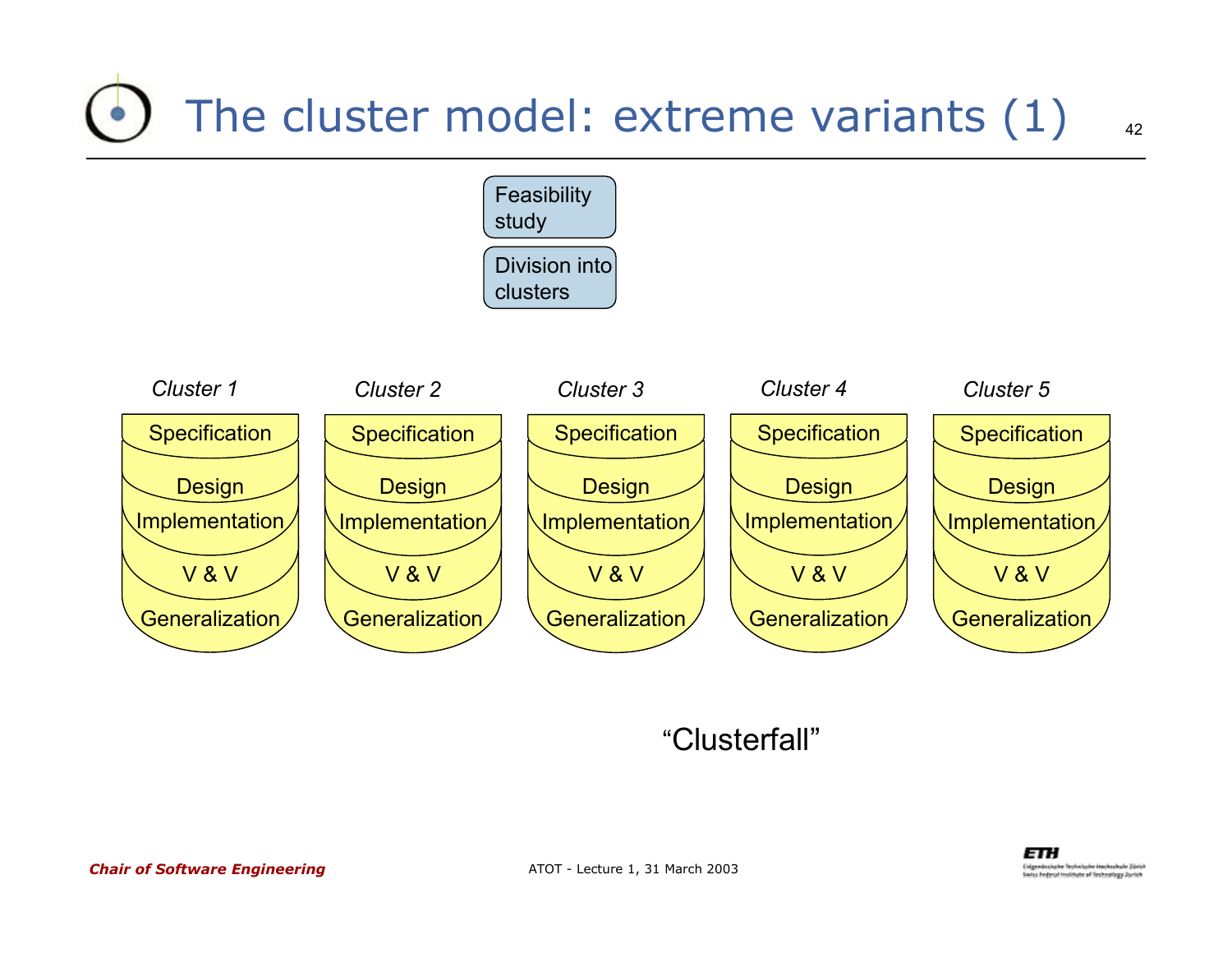### The cluster model: extreme variants (2)

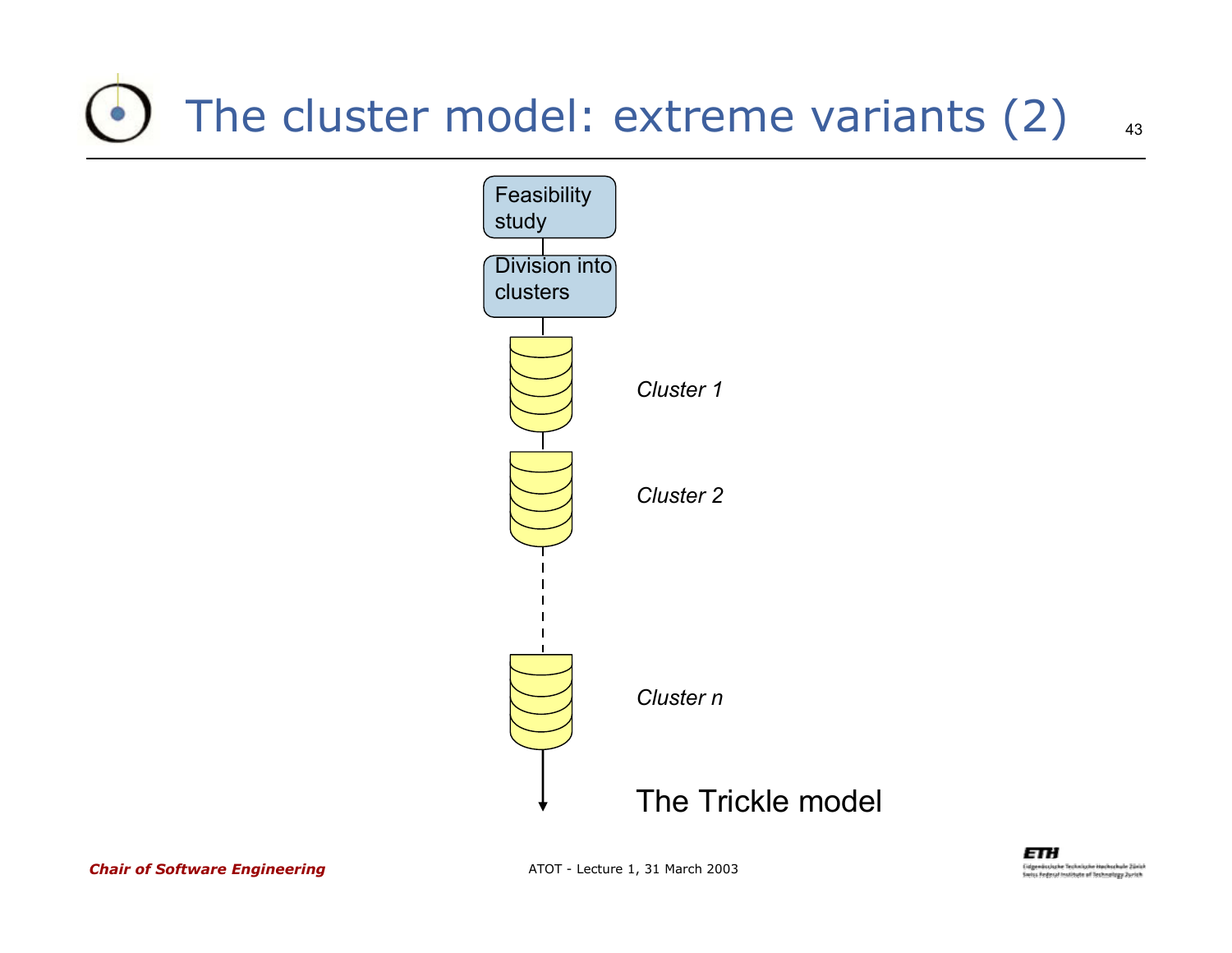## Quality goals: the Osmond curves

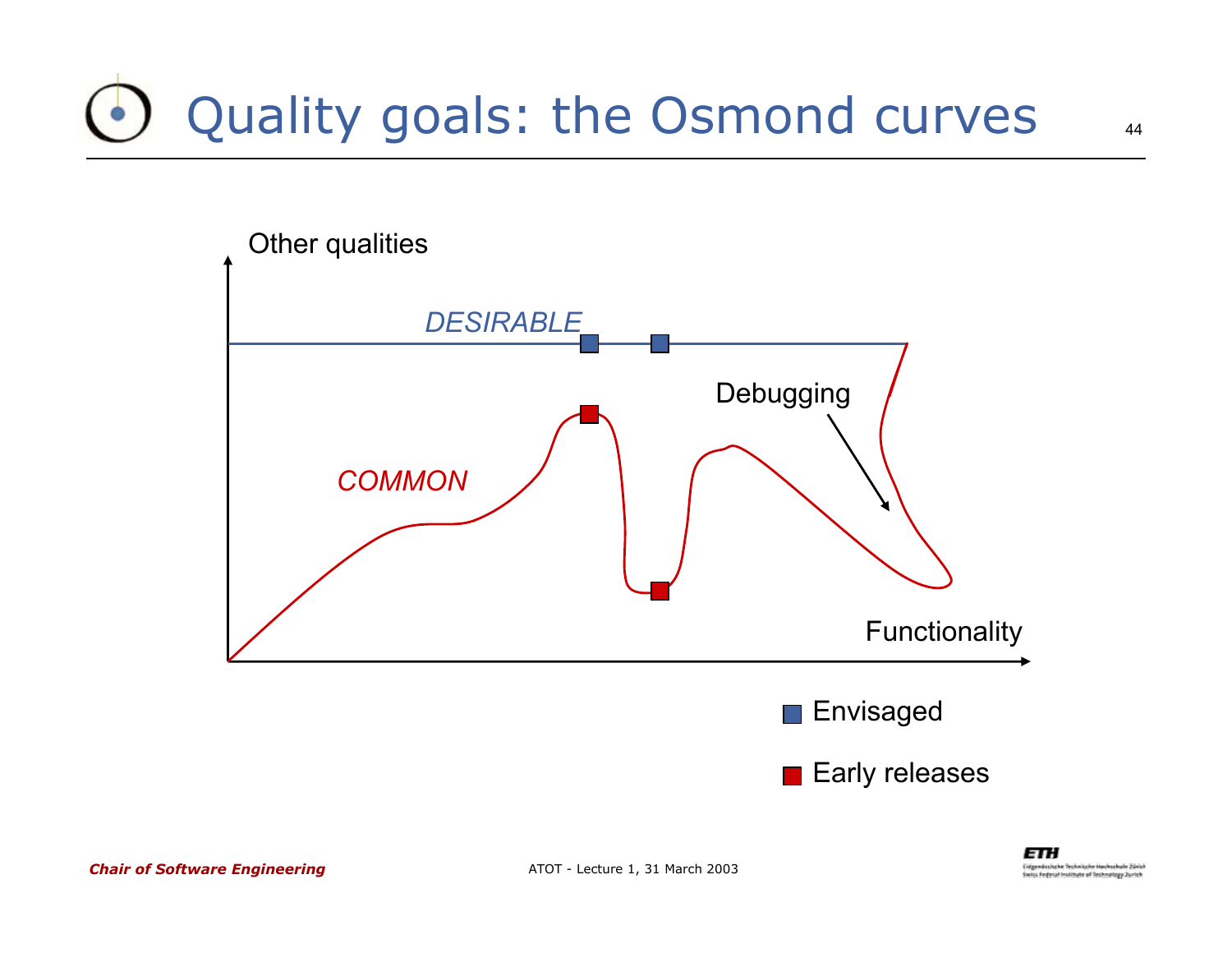## Cluster development

- Bottom-up development: from the most general clusters (providing utility functions) to the most application-specific ones.
- Flexible scheduling of clusters depending on resources, team experience, customer and management demands. Waterfall is one extreme; "trickle" is the other.
- Sub-lifecycle sequencing: specification, design and implementation, validation, generalization.
- Relations between clusters: each cluster may be a client of lower-level ones.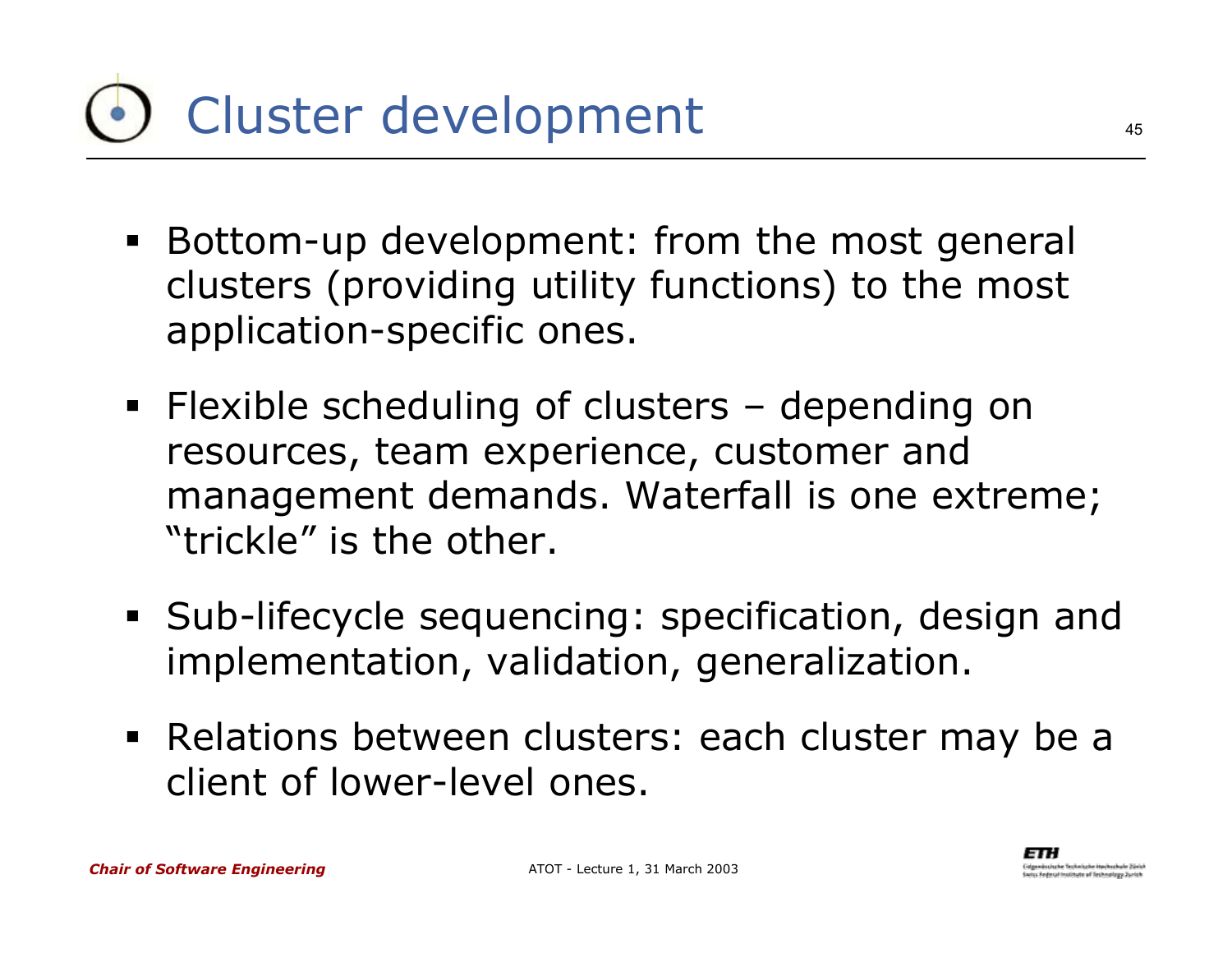## Reading assignment

- For Monday 7 April 2003: OOSC2 chapters
	- Chapter 1: Software quality
	- **Chapter 28: The software construction process**